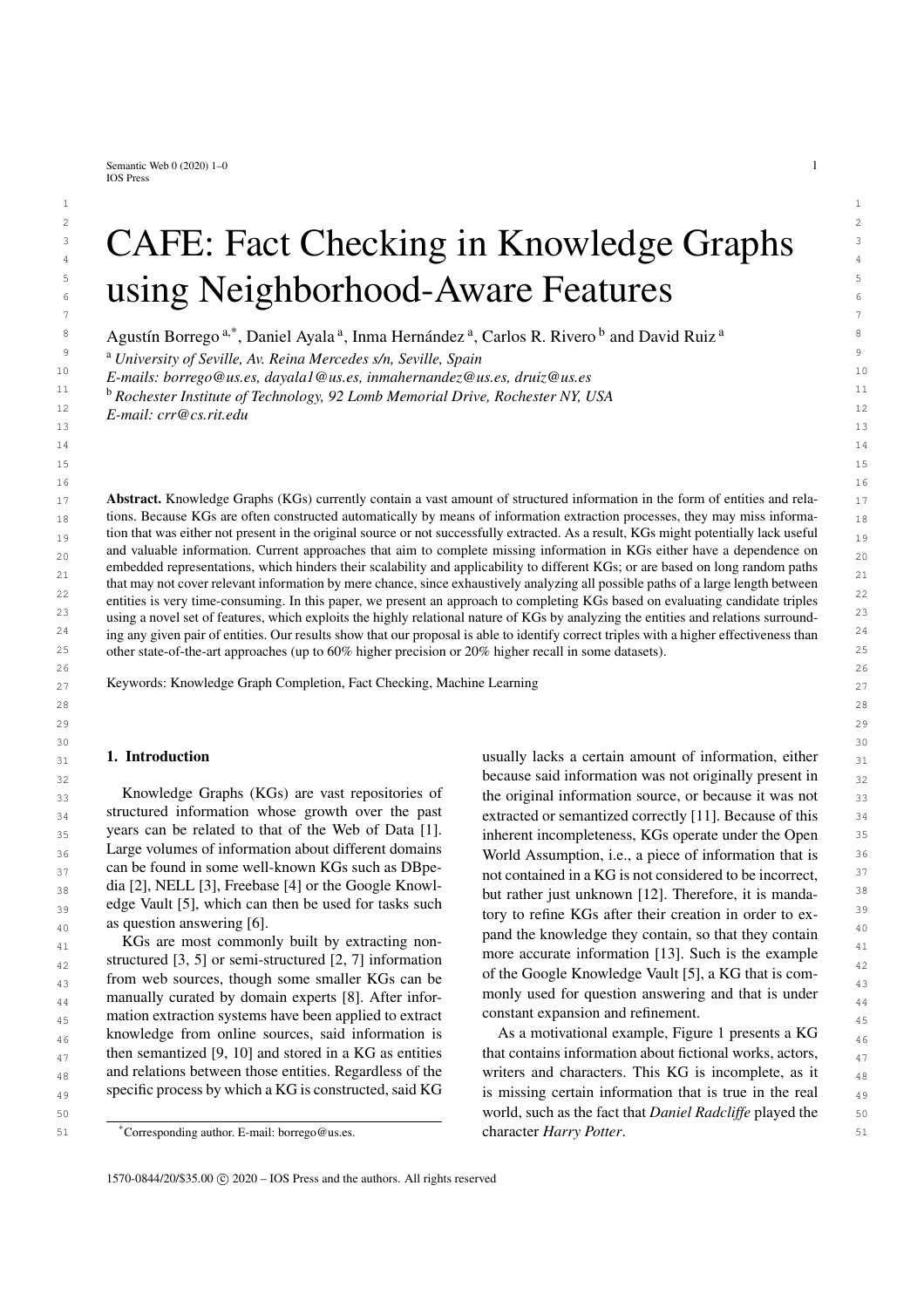

17 17 Fig. 1. Example KG describing works, actors, writers and characters

 $18$  $\frac{1}{19}$  Deriving additional knowledge from an existing KG random walk-based proposals that may miss relevant to augment it is a task known as Knowledge Graph information due to their non-deterministic nature. completion [\[13\]](#page-12-7). KG completion can be approached In this paper we present CAFE, our approach for  $\frac{1}{21}$ <sup>2</sup> 22 with two complementary goals in mind: completing Fact Checking using Neighborhood-Aware FEatures,  $_{23}$  information about entity types [\[14](#page-12-8)], or completing which uses a novel feature set that extracts informa-the relations between entities [\[15](#page-12-9)[–18](#page-12-10)]. Furthermore, tion from the neighborhoods of the entities, i.e., their these techniques can be based either on external fea-<br>nearby entities and relations. This feature set is used to tures, i.e., features that depend on external information transform triples in the KG into feature vectors, which  $_{27}$  sources, or on purely internal features, i.e., features are fed to neural prediction models that discern be-that are computed using only the KG itself [\[19](#page-12-11), [20](#page-12-12)]. In tween correct triples that should be added to the KG, this work, we focus in KG completion using only inter-<br>and incorrect ones that should be disregarded. Dif- $_{30}$  and features, since this line of work has shown promis-<br> $_{30}$  are than embedding-based proposals, the features  $_{31}$  ing results without dependencies to external sources of CAFE is based on can be directly applied to any KG  $\frac{32}{32}$  information.  $\frac{32}{32}$ Deriving additional knowledge from an existing KG information.

 $_{33}$  When completing a KG, one has to produce a set of tations, and do not require to be recomputed as the  $_{33}$  $_{34}$  facts that are not contained in said KG but that have a  $\mu$ KG grows. They are also not based on random paths,  $_{35}$  reasonable chance of being true. This is usually done which ensures that all contextual information is always  $_{36}$  through a prediction model that has been trained be-<br> $_{36}$  taken into account. Furthermore, the experimental re- $37$  forehand. The task of creating, training and applying suits show that CAFE is able to predict which relations  $_{38}$  such a model is known as fact checking [\[21,](#page-12-13) [22](#page-12-14)]. Thus, should be added to a KG with a higher precision than  $39$  it is desirable for these models to achieve a high pre-<br> $\frac{39}{2}$  it is desirable for these models to achieve a high pre-<sub>40</sub> cision to ensure that the facts that are considered to be the rest of this paper is organized as follows: Sec-<sup>41</sup> correct are actually true in the real world [\[23\]](#page-12-15). Correct are actually true in the real world [23].

43 erature that use solely internal features [\[12,](#page-12-6) [15,](#page-12-9) [18](#page-12-10), b) is realised that CAP Euses, section 4 presents our pro-44 [20](#page-12-12), [24](#page-12-16), [25](#page-12-17)], which we discuss in more detail in Sec-<br>  $\frac{1}{2}$  and the discuss in the sec-<br>  $\frac{1}{2}$  and the sec-<br>  $\frac{1}{2}$  and the sec-<br>  $\frac{1}{2}$  and the sec-<br>  $\frac{1}{2}$  and the sec-<br>  $\frac{1}{2}$  and the sec-<br>  $\frac{1}{$ 45 tion [2.](#page-1-1) Unfortunately, these approaches can suffer from Section 5 reports our experimental results, many, Section 45 46 a number of drawbacks. Some of them rely on embed-<br>46 47 47 ded representations of the entities and/or relations, and 48 both these representations and the associated neural **2. Related Work** 48 49 49 models need to be completely recomputed whenever 50 50 a few new triples, which is a relatively frequent event 51 51 [\[3,](#page-11-2) [5\]](#page-11-4). Additionally, there exists a number of different,

<span id="page-1-0"></span>information due to their non-deterministic nature.

In this paper we present CAFE, our approach for Fact Checking using Neighborhood-Aware FEatures, which uses a novel feature set that extracts information from the neighborhoods of the entities, i.e., their nearby entities and relations. This feature set is used to transform triples in the KG into feature vectors, which are fed to neural prediction models that discern between correct triples that should be added to the KG, and incorrect ones that should be disregarded. Different than embedding-based proposals, the features CAFE is based on can be directly applied to any KG tations, and do not require to be recomputed as the KG grows. They are also not based on random paths, which ensures that all contextual information is always taken into account. Furthermore, the experimental results show that CAFE is able to predict which relations should be added to a KG with a higher precision than other state-of-the-art approaches.

<sup>42</sup> There are several fact checking proposals in the lit-<br><sup>22</sup> Posais, Section 3 defines on terminogy and the set The rest of this paper is organized as follows: Section [2](#page-1-1) analyzes the related work in KG completion proposals, Section [3](#page-2-0) describes our terminology and the set of features that CAFEuses, Section [4](#page-5-0) presents our proposal for training predictive models for triples in a KG, Section [5](#page-6-0) reports our experimental results; finally, Section [6](#page-9-0) presents our conclusions.

## <span id="page-1-1"></span>2. Related Work

In the field of Fact Checking, there are rule-based, embedding-based and path-based proposals: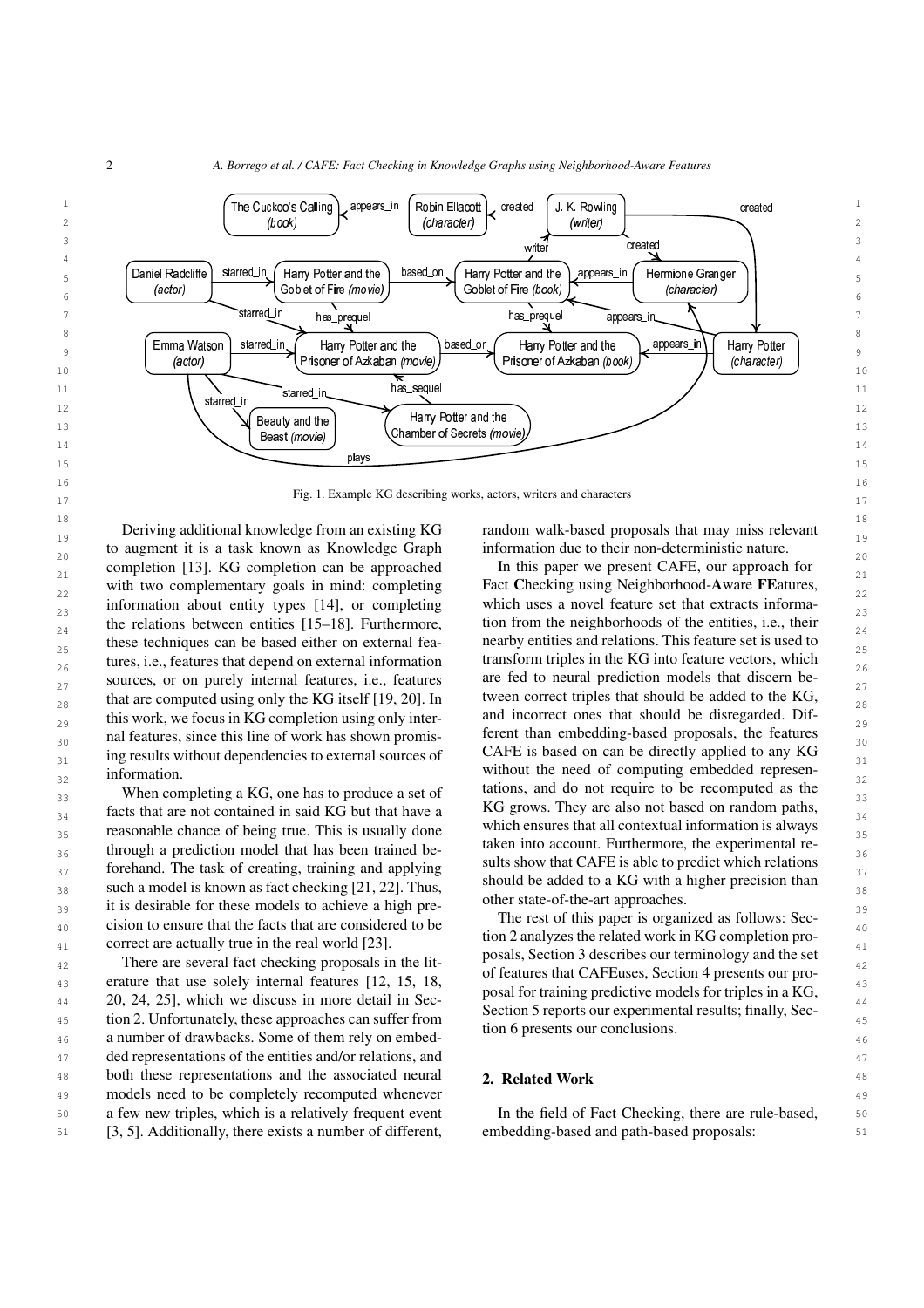1 1 **1 Rule-based proposals rely on discovering logical names of the entities. Reinforcement learning has also 1** 2 rules that determine when a given triple is correct. been used to find valuable paths that can help to suc-3 In this regard, some authors propose using Induc- cessfully complete a KG [33]. The evaluation metrics 3 <sup>4</sup> tive Logic Programming to mine Horn rules that ex-<br>a used by these proposals are similar to those used by <sup>4</sup> press the relations between entities in a KG, and then the proposals based on embeddings. 6 6 applying said rules to produce new explicit knowl-<sup>7</sup> edge [\[16,](#page-12-18) [26\]](#page-12-19), under the assumption that all triples that proposals that combine different approaches. For ex-8 match the rules are correct. The performance of the ob-<br>ample, in [34] the authors propose obtaining embed-<sup>9</sup> tained rules is usually measured using metrics such as dings of the entities and the relations, and then com-10 10 rule support or confidence, or a variant of these metrics Rule-based proposals rely on discovering logical [\[12\]](#page-12-6).

12 12 Those that are based on embeddings aim to evaluate is correct. A different way of obtaining embedded rep-13 possible relations in a KG by learning embedded rep-<br>resentations of the elements in a KG is presented in 13 14 14 resentations of its entities and relations, either by using 15 them as feature vectors for a prediction model [\[15](#page-12-9)], or information pertaining the structure of the graph. En-16 by performing different transformations in an embed-<br>16 tity embeddings have also been used to aid in the pro-<br>16 <sup>17</sup> ding space [\[18,](#page-12-10) [20](#page-12-12), [25,](#page-12-17) [27](#page-12-20), [28\]](#page-12-21). The resulting embed-<br><sup>17</sup> 18 18 ding space (or spaces) is subsequently used to evalu-19 19 ate the likelihood of a candidate triple to be correct or 20 incorrect, since entities that are supposed to be related **3. Neighborhood-Aware Features** 20 21 21 by means of a certain relation are expected to be close 22 to each other in the embedding space. A similar line of In this Section, we first introduce some preliminary 22 23 23 work includes representing a KG as a tensor, and then 24 factorizing it to obtain latent, more compact represen-<br>and then we define our set of neighborhood-aware fea-<br>24 25 tations of the triples contained within [\[19](#page-12-11), [29\]](#page-12-22). These tures. 25 26 26 proposals usually rank triples by decreasing order of 27 likelihood, according to how close the two entities in 3.1 Preliminaries 27 28 28 the triples are in the generated space. Thus, they are 29 commonly evaluated using metrics that are based on We now define some preliminary concepts and the 29 30 30 some ranking of likely correct candidate triples [\[30\]](#page-12-23), 31 31 however, a likelihood threshold can be set to obtain  $32$  classical classification measures such as precision, re-<br>Definition 1. Triple: Let  $\mathcal E$  be a set of entities, and  $32$ 33 33 *let* R *be a set of relations. We define a triple as a 3* call and F1 [\[31\]](#page-12-24).

35 relational nature of KGs to learn how to predict new between a source entity  $s \in \mathcal{E}$  and a target entity  $t \in \mathcal{E}$ .  $36$  relations between entities. Our approach, CAFE, falls We denote triples as  $(s, r, t)$ . <sup>37</sup> under this category. In this line of work, Lao and Co-<br><sup>37</sup> 38 **hen** [\[17](#page-12-25)] introduce the Path Ranking Algorithm (PRA),  $\frac{1}{2}$  is (*Emma Watson starred in Beguty and the* 38  $\frac{39}{\sqrt{39}}$  a two-step process to find which paths may be use-<br> $\frac{39}{\sqrt{39}}$ 40 40 ful to predict a certain relation. An evolution of PRA 41 41 Definition 2. *Knowledge Graph: Let* E *be a set of* 42 in [\[24\]](#page-12-16) by Gardner and Mitchell. SFE achieves a bet-<br>entities, let R be a set of relations, and let T be a set  $\frac{42}{2}$ 43 ter performance than PRA and produced more expres-<br>*of triples of the form*  $\{(s, r, t) \mid s, t \in \mathcal{E}, r \in \mathcal{R}\}\$ . We 44 sive results while running faster than PRA. It also in- *define a Knowledge Graph as a 3-tuple KG* =  $(\mathcal{E}, \mathcal{R}, \mathcal{A})$ 45 troduced a handmade "Alias" relation, which relates  $\mathcal{T}$ ). 46 entities in the same KG that have different labels but  $\frac{1}{2}$  and  $\frac{1}{2}$  and  $\frac{1}{2}$  and  $\frac{1}{2}$  and  $\frac{1}{2}$  and  $\frac{1}{2}$  and  $\frac{1}{2}$  and  $\frac{1}{2}$  and  $\frac{1}{2}$  and  $\frac{1}{2}$  and  $\frac{1}{2}$  and  $\frac{1}{2}$ 47 refer to the same element in the real world. In [\[32\]](#page-12-26),  $\frac{1}{2}$  time and 7 distinct relations a red, which is easy of 7 distinct relations. 48 48 Mazumder and Liu propose a random walk-based ap-49 proach using neighborhood-guided path finding, where **Definition 3. Path between entities:** Let  $\mathcal{KG}$  = 49 50 semantic similarities between entities are computed by  $(\mathcal{E}, \mathcal{R}, \mathcal{T})$  be a Knowledge Graph, and let  $s, t \in \mathcal{E}$  50 named Subgraph Feature Extraction (SFE) is proposed ter performance than PRA and produced more expresapplying a Word2vec-based embedding model on the

been used to find valuable paths that can help to successfully complete a KG [\[33](#page-12-27)]. The evaluation metrics used by these proposals are similar to those used by the proposals based on embeddings.

11 [12]. [12] can be helpful for determining whether a certain triple 11 Nowadays, there exist a number of KG completion proposals that combine different approaches. For example, in [\[34](#page-12-28)] the authors propose obtaining embeddings of the entities and the relations, and then combining these embeddings in the forms of paths, which is correct. A different way of obtaining embedded representations of the elements in a KG is presented in [\[30\]](#page-12-23), where they use graph neural networks to capture information pertaining the structure of the graph. Entity embeddings have also been used to aid in the production of KG completion rules [\[35](#page-12-29)].

#### <span id="page-2-0"></span>3. Neighborhood-Aware Features

In this Section, we first introduce some preliminary concepts that are necessary to understand our proposal, and then we define our set of neighborhood-aware features.

# *3.1. Preliminaries*

We now define some preliminary concepts and the notation that is used throughout the paper.

 $34$  Finally, those that are path-based exploit the highly tuple that represents the existence of a relation  $r \in \mathcal{R}$   $34$ Definition 1. *Triple: Let* E *be a set of entities, and tuple that represents the existence of a relation*  $r \in \mathcal{R}$ *between a source entity*  $s \in \mathcal{E}$  *and a target entity*  $t \in \mathcal{E}$ *. We denote triples as* (*s*,*r*, *t*)*.*

> In the example KG depicted in Figure [1,](#page-1-0) a sample triple is (*Emma Watson, starred\_in, Beauty and the Beast*).

*entities, let* R *be a set of relations, and let* T *be a set define a Knowledge Graph as a 3-tuple*  $\mathcal{KG} = (\mathcal{E}, \mathcal{R}, \mathcal{A})$  $\mathcal{T}$ ).

Figure [1](#page-1-0) graphically represents a KG, with 13 entities and 7 distinct relations.

51 51 *be two entities in* KG*. We define a path p between*Definition 3. *Path between entities: Let* KG =  $(\mathcal{E}, \mathcal{R}, \mathcal{T})$  *be a Knowledge Graph, and let s, t*  $\in \mathcal{E}$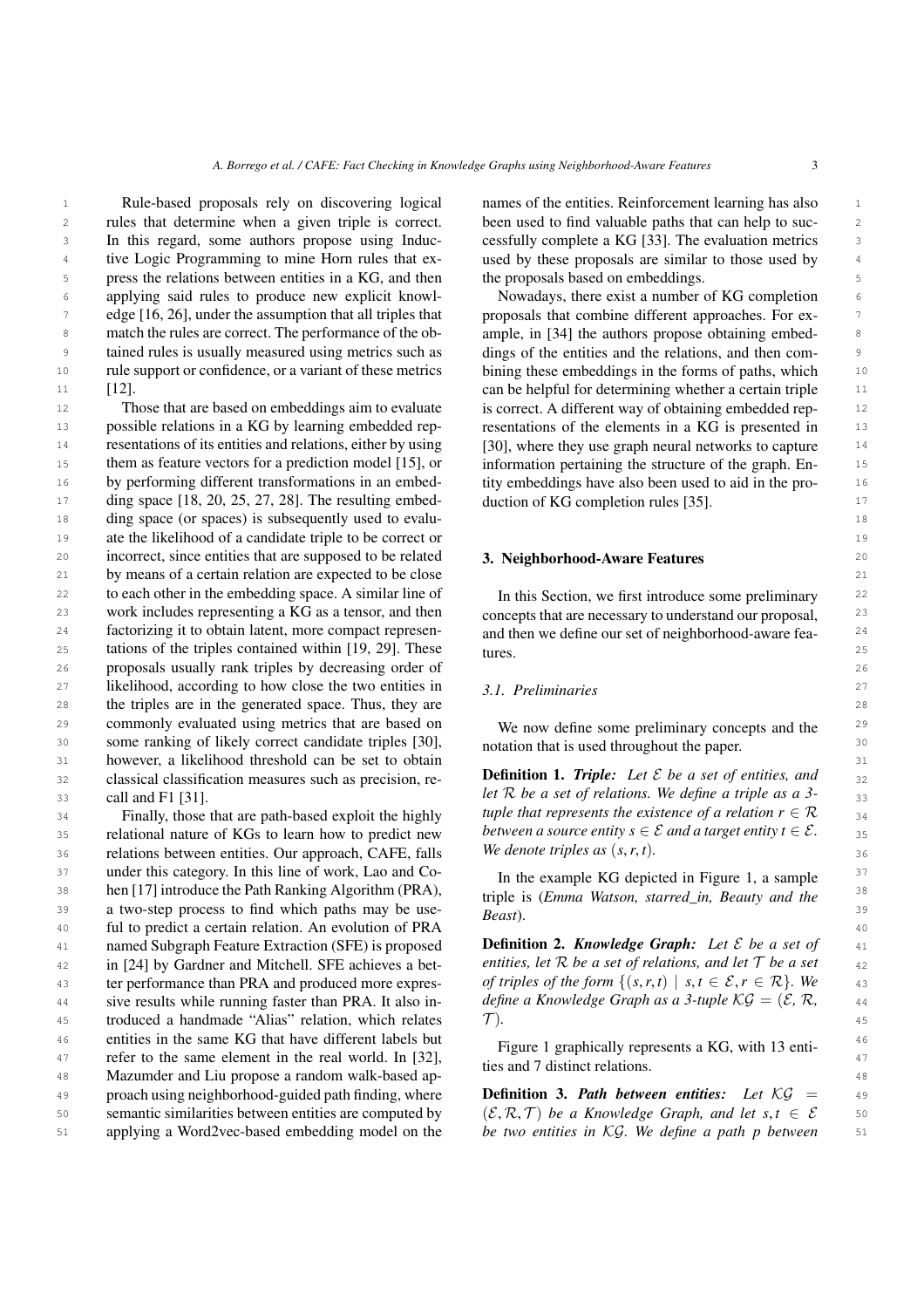of length 2 between the entities *J.K. Rowling* and *The*  $\frac{1}{12}$  Cuckoo's Calling is  $\langle$  (*J.K. Rowling, created, Robin* (a) Neighborhood subgraph of size 2 for the entity Daniel Radcliffe  $\frac{1}{12}$ 13 13 *Ellacott*),(*Robin Ellacott, appears\_in, The Cuckoo's Calling*).

**15 Definition 4.** *Reachability: Let*  $KG = (\mathcal{E}, \mathcal{R}, \mathcal{T})$  *be a*  $\left(\bigcup_{i=1}^{n} K \text{. Rowling}\right)$  15 16 *Knowledge Graph, let s, t*  $\in$  *E be two entities in KG*, (writer) writer appears\_in let appears\_in the second is 17 *let*  $r \in \mathcal{R}$  *be a relation in* KG, and let  $n \geq 1$  *be a*  $\left\{\left\{\right\}$   $\left\{\right\}$   $\left\{\right\}$   $\left\{\right\}$   $\left\{\right\}$   $\left\{\right\}$   $\left\{\right\}$   $\left\{\right\}$   $\left\{\right\}$   $\left\{\right\}$   $\left\{\right\}$   $\left\{\right\}$   $\left\{\right\}$   $\left\{\right\}$   $\left\{\right\}$ <sup>18</sup> *natural number. We define reachability as a predicate*  $\left\{\begin{array}{c} \text{created} \\ \text{created} \end{array}\right\}$   $\left\{\begin{array}{c} \text{Initial} \\ \text{S} \end{array}\right\}$ <sup>19</sup> that determines whether there exists a path of length (Robin Ellacott) (SODIELOTTIFE (DOOK) <sup>20</sup> *n between s and t in KG such that the relation r ap-* (character)  $\frac{1}{\sqrt{1-\frac{1}{2}}\sqrt{1-\frac{1}{2}}\sqrt{1-\frac{1}{2}}\sqrt{1-\frac{1}{2}}\sqrt{1-\frac{1}{2}}\sqrt{1-\frac{1}{2}}\sqrt{1-\frac{1}{2}}\sqrt{1-\frac{1}{2}}\sqrt{1-\frac{1}{2}}\sqrt{1-\frac{1}{2}}\sqrt{1-\frac{1}{2}}\sqrt{1-\frac{1}{2}}\sqrt{1-\frac{1}{2}}$ <sup>21</sup> *pears in the last triple of the path, i.e., Reach*( $\mathcal{KG}, s, t$ ,  $\left\{\begin{array}{c} \text{memione orange} \\ \text{changent} \end{array}\right\}$   $\longrightarrow$   $\mathcal{A}$   $\mathcal{V}$ 22  $r, n) \iff ∃path_n(s, t) \land ∃a \in \mathcal{E} | last(path_n(s, t)) =$  (Harry Potter and the Prisoner) 22  $(a, r, t)$ . We define the set of entities that can be reached  $(a, r, t)$ . We define the set of entities that can be reached  $24$  *from s through a relation r at distance n as the set of* (b) Neighborhood subgraph of size 3 for the entity Harry Potter  $24$ 25 25 *entities that match the predicate Reach under such cir-*26 cumstances i.e.  $\{t \in \mathcal{E} \mid \text{Reach}(KG, s, t, r, n)\}$  We Fig. 2. Two neighborhood subgraphs for the example KG depicted 26 <sup>27</sup> *denote the previously defined set as Reachable*( $s, r, n$ ). In Figure 1 28 28 *cumstances, i.e.,*  $\{t \in \mathcal{E} \mid \text{Reach}(\mathcal{KG}, s, t, r, n)\}.$  We

29 In the example KG depicted in Figure [1,](#page-1-0)  $29$ 

 $32$  **Definition 5.** *Neighborhood subgraph:* Let  $\mathcal{KG} =$  which we call an instance of the feature group 33  $(\mathcal{E}, \mathcal{R}, \mathcal{T})$  *be a Knowledge Graph, let e*  $\in \mathcal{E}$  *be an en-*<br>33 which we can an instance of the reature group.  $^{34}$  ity in KG, and let  $n \geq 1$  be a natural number. We **Definition 6. Feature:** Let KG =  $(\mathcal{E}, \mathcal{R}, \mathcal{T})$  be a <sup>34</sup>  $^{35}$  define the neighborhood subgraph of e of size n as a Knowledge Graph. We define a feature f as a function  $^{35}$ <sup>36</sup> *Knowledge Graph KG*<sup>n</sup> =  $(\mathcal{E}_s^n, \mathcal{R}, \mathcal{T}_s^n)$  that contains  $f: \mathcal{T} \to \mathbb{R}$  that assigns a real number to a triple. <sup>37</sup> the triples whose target entities can be reached from e<br><sup>37</sup>  $\frac{38}{3}$  in the *influence integer entires can be reached from e*<br> $\frac{38}{3}$  For example, a feature *f* may convert a triple into  $\frac{39}{3}$  at a assume by at most number of entities in the neighborhood subgraph  $\frac{3}{3}$ entity set that can be derived from such triples, where of size 2 of the source entity, i.e.,  $f : (s, r, t) \mapsto |\mathcal{E}_s^2|$ . 41  $\{1, \ldots\}$  *and*  $\mathcal{E}_e^n = \bigcup \{\{s, t\} \subseteq \mathcal{E} \mid (s, r, t) \in \mathcal{T}_e^n\}.$  **Definition 7. Feature group:** Let  $\mathcal{KG} = (\mathcal{E}, \mathcal{R}, \mathcal{T})$  be *tity in*  $\mathcal{KG}$ *, and let n*  $\geq$  1 *be a natural number. We define the neighborhood subgraph of e of size n as a Knowledge Graph*  $\mathcal{KG}_{e}^{n} = (\mathcal{E}_{e}^{n}, \mathcal{R}, \mathcal{T}_{e}^{n})$  *that contains at a distance of at most n through any relation, and the entity set that can be derived from such triples, where*  $\mathcal{T}_{e}^{n} = \{ (s', r', t') \in \mathcal{T} \mid \text{Reach}(K\mathcal{G}, e, t', r', i), i =$ 

 $\frac{1}{45}$  1. [1.](#page-1-0)

#### *3.2. Feature set*

50 which takes neighborhood subgraphs, reachable enti- of the feature group. Thus,  $f_0(2) : (s, r, t) \mapsto |\mathcal{E}_s|^2$ , 50 51 ties and paths into account. Due to the large number which is the feature shown in the previous example. 51 We devised a neighborhood-aware set of features



<span id="page-3-2"></span><span id="page-3-1"></span>(a) Neighborhood subgraph of size 2 for the entity *Daniel Radcliffe*



(b) Neighborhood subgraph of size 3 for the entity *Harry Potter*

<span id="page-3-0"></span>in Figure [1](#page-1-0)

 $s_0$  *Reachable*(*Hermione Granger, writer, 2*) =  $\frac{s_0}{s_0}$  of possible variations of each feature, we present our <sub>31</sub> {*Hermione Granger, J.K. Rowling*}. The feature set in terms of groups of features, where each <sub>31</sub> of possible variations of each feature, we present our feature set in terms of groups of features, where each group can be parameterized to obtain a specific feature, which we call an instance of the feature group.

42 42 *a Knowledge Graph. We define a feature group f<sup>n</sup> as* 43 Figure [2](#page-3-0) illustrates this definition, with two possible  $\alpha$  function  $f(x) = \sqrt{(\pi - \mu)^2} \, dx$  and  $\alpha$  and  $\alpha$  and  $\alpha$  and  $\alpha$  and  $\alpha$  and  $\alpha$  and  $\alpha$  and  $\alpha$  and  $\alpha$  and  $\alpha$  and  $\alpha$  and  $\alpha$  and  $\alpha$  and  $\alpha$  a  $44$  neighborhood subgraphs for the KG shown in Figure  $\frac{u}{\mu}$  and  $\frac{u}{\mu}$  the  $\frac{u}{\mu}$  subset of  $\frac{u}{\mu}$  and  $\frac{u}{\mu}$  and  $\frac{u}{\mu}$  and  $\frac{u}{\mu}$  and  $\frac{u}{\mu}$  and  $\frac{u}{\mu}$  and  $\frac{u}{\mu}$  and  $\frac{u}{\mu}$ **Definition 7.** *Feature group:* Let  $\mathcal{KG} = (\mathcal{E}, \mathcal{R}, \mathcal{T})$  be *a function*  $f_n: \mathcal{X} \to (\mathcal{T} \to \mathbb{R})$  *that receives a set of parameters* X *and returns a feature.*

46 46 For example, a feature group *f*<sup>0</sup> may return a feature 47 3.2. Feature set that converts a triple into the number of entities in the 47 48 48 neighborhood subgraph of size *n* of the source entity, 49 We devised a neighborhood-aware set of features i.e.,  $f_0(n) = f : (s, r, t) \mapsto |\mathcal{E}_s^n|$ , where *n* is a parameter 49 of the feature group. Thus,  $f_0(2) : (s, r, t) \mapsto |\mathcal{E}_s^2|$ , which is the feature shown in the previous example.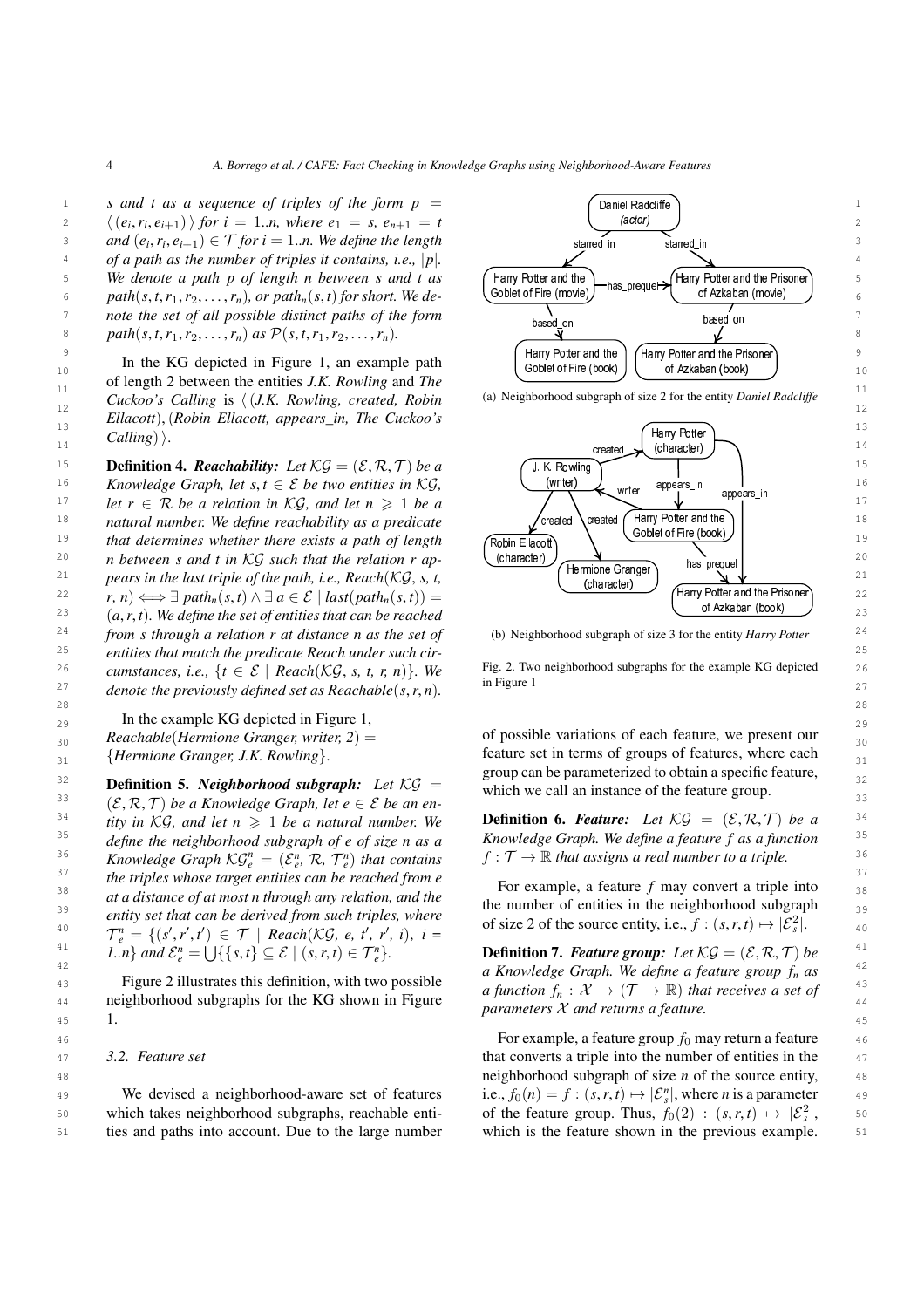1 **1** 1 **1 Consequently, feature groups allow us to represent a <b>the** *example* triple is  $\frac{1}{H}$ *Aarry Potter and the Goblet of* 2 set of very similar features in a more compact way, Fire (book), Harry Potter and the Prisoner of Azka-2 3 where the only distinction between said features is a  $ban (book)$  | {Daniel Radcliffe, Harry Potter and <sup>3</sup> Consequently, feature groups allow us to represent a given set of parameters.

6 In the following, we present the feature groups that  $\alpha f$   $F_{\text{irr}}$  (hook) Harm Potter and the Prisoner of Azka 7 CAFE uses. For the sake of clarity, we illustrate a pos-<br> $I_{\text{grav}}(k_{\text{L}}k)$   $I_{\text{grav}}(k_{\text{L}}k)$   $I_{\text{grav}}(k_{\text{L}}k_{\text{L}})$   $I_{\text{grav}}(k_{\text{L}}k_{\text{L}})$   $I_{\text{grav}}(k_{\text{L}}k_{\text{L}})$   $I_{\text{grav}}(k_{\text{L}}k_{\text{L}})$   $I_{\text{grav}}(k_{\text{L}}k_{$ sible instance of every feature group and its value us-<br> $\frac{\partial u}{\partial x}$  is a set of every set of every feature group and its value us-<sup>9</sup> ing the example triple *example* = (*Daniel Radcliffe*, *Hermone Granger f*  $|27.9 - 0.22$ . <sup>10</sup> *plays, Harry Potter*), the KG shown in Figure [1](#page-1-0) and *Feature group f<sub>t</sub>*: *Number of reachable entities*<sup>10</sup> 11 the neighborhood subgraphs described in Figure [2.](#page-3-0) through the relation r at distance n from the source <sup>11</sup>

 $F_{13}$  **Feature group f<sub>1</sub>: Number of entities in the** entity in the triple.

*in the triple.*

Features in this group can be computed as  $f_1(n)$  In the example shown in Fig. [2\(a\),](#page-3-1)  $f_5(2, hasPrequel)$ Features in this group can be computed as  $f_1(n)$ :  $(s, r, t) \mapsto |\mathcal{E}_s^n|.$ 

18 **In the example shown in Fig. 2(a),**  $J_1(z)$  applied to the *Harry Potter and the Prisoner of Azkaban (movie)* $\left\{\right| = \frac{18}{2}$ <sup>19</sup> *example* triple is {*Daniel Radcliffe, Harry Potter and* 2. <sup>1</sup> the Goblet of Fire (movie), Harry Potter and the Pris-<br>
<sup>20</sup> 20 21 21 *Feature group f*6*: Number of reachable entities* <sup>22</sup> of Fire (book), Harry Potter and the Prisoner of Azka-<br><sup>22</sup> through the relation r at distance n from the target In the example shown in Fig. [2\(a\),](#page-3-1)  $f_1(2)$  applied to the *oner of Azkaban (movie), Harry Potter and the Goblet of Fire (book), Harry Potter and the Prisoner of Azkaban*  $(book)$ } = 5.

*Feature group f*2*: Number of entities in the*

25 *neighborhood subgraph of size n of the target entity in*  $:(s,r,t) \mapsto |\textit{Reachable}(t,r,n)|$ . 26 *the triple.*  $\qquad \qquad$  In the example shown in Fig. [2\(b\),](#page-3-2)  $f_6(2, created)$  ap*the triple.*

27 **27** 27 **27 Peatures** in this group can be computed as  $f_2(n)$  plied to the *example* triple is  $\frac{1}{4}Harry$  Potter, *Hermione* Features in this group can be computed as  $f_2(n)$ :  $(s, r, t) \mapsto |\mathcal{E}_t^n|$ .

29 In the example shown in Fig. [2\(b\),](#page-3-2)  $f_2(3)$  applied to the 29 30 30 *example* triple is |{*Harry Potter, J.K. Rowling, Harry*

31 31 *entities through the relation r from the source entity at Potter and the Goblet of Fire (book), Harry Potter*

33 *Hermione Granger*} $\vert = 6$ . Features in this group can be computed as  $f_7(r, n, m)$  <sup>33</sup> *Hermione Granger* $| = 6$ .

*Feature group f*3*: Number of common entities*

*between the neighborhood subgraph of size n of the*

 $\begin{aligned} \text{37} \quad \text{38} \quad \text{68} \quad \text{68} \quad \text{68} \quad \text{69} \quad \text{69} \quad \text{60} \quad \text{60} \quad \text{60} \quad \text{60} \quad \text{61} \quad \text{72} \quad \text{88} \quad \text{74} \quad \text{89} \quad \text{75} \quad \text{80} \quad \text{80} \quad \text{81} \quad \text{82} \quad \text{83} \quad \text{84} \quad \text{85} \quad \text{86} \quad \text{86} \quad \text{87} \$ *source entity and the neighborhood subgraph of size m of the target entity in the triple.*

Features in this group can be computed as  $f_3(n, m)$  0.  $: (s, r, t) \mapsto |\mathcal{E}_{s}^{n} \cap \mathcal{E}_{t}^{m}|.$ 

<sup>41</sup>  $\frac{41}{\pi}$  the example triple is  $\frac{1}{4}$  *the reachable entities through the relation r from the* the *example* triple is  $\{Hary Potter and the Goblet of the reachable entities through the relation r from the  $\frac{42}{42}$$ <sup>42</sup> *Fire (book), Harry Potter and the Prisoner of Azkaban source entity at distance n and those reachable* In the example shown in Fig. [2,](#page-3-0)  $f_3(2, 3)$  applied to  $(book)\}| = 2.$ 

45 45 *Feature group f*4*: Jaccard index of similarity between*

 $47$  of the source entity and the neighborhood subgraph of  $5.5, 7.1$   $\mapsto$  jaccard Reachable  $(s, r, n)$ , Reachable  $(t, q)$  $48$  *size m of the target entity in the triple.*  $r, m$ ).  $48$ 

50  $S(0, r, t) \mapsto jaccard(\mathcal{E}_s^n, \mathcal{E}_t^n)$ . plied to the *example* triple is  $|\emptyset| / |\{Harry Potter, 50\}|$ Features in this group can be computed as  $f_4(n, m)$  $: (s, r, t) \mapsto jaccard(\mathcal{E}_s^n, \mathcal{E}_t^m).$ 

51 In the example shown in Fig. [2,](#page-3-0)  $f_4(2, 3)$  applied to Hermione Granger, Robin Ellacott}  $= 0/3 = 0$ .

<sup>4</sup> given set of parameters.<br><sup>4</sup> *the Goblet of Fire (movie), Harry Potter and the Pris-*5 5 *oner of Azkaban (movie), Harry Potter and the Goblet Fire (book), Harry Potter and the Prisoner of Azkaban (book)*}| / |{*Daniel Radcliffe, Harry Potter and of Fire (book), Harry Potter and the Prisoner of Azkaban (book), Harry Potter, J.K. Rowling, Robin Ellacott, Hermione Granger*} $| = 2 / 9 = 0.22$ .

 $\frac{12}{12}$   $\frac{12}{12}$   $\frac{12}{12}$ *Feature group f*5*: Number of reachable entities through the relation r at distance n from the source entity in the triple.*

 $\frac{1}{14}$  neighborhood subgraph of size n of the source entity<br> $\frac{1}{14}$  Features in this group can be computed as  $f_5(r, n)$  $\therefore$   $(s, r, t) \mapsto |Reachable(s, r, n)|.$ <br>  $\therefore$  15 Features in this group can be computed as  $f_5(r, n)$ 

 $\mathcal{L}_{17}$  :  $(s, r, t) \mapsto |\mathcal{E}_{s}^{n}|$ .<br>  $\mathcal{L}_{18}^{n}$  applied to the *example* triple is  $\left|\right\{ \text{Daniel Radcliffe, } 17\right\}$ 2.

 $\lbrack 23 \rbrack$   $\lbrack 24 \rbrack$   $\lbrack 24 \rbrack$   $\lbrack 24 \rbrack$   $\lbrack 24 \rbrack$   $\lbrack 24 \rbrack$   $\lbrack 24 \rbrack$   $\lbrack 24 \rbrack$   $\lbrack 24 \rbrack$   $\lbrack 24 \rbrack$   $\lbrack 24 \rbrack$   $\lbrack 24 \rbrack$   $\lbrack 24 \rbrack$   $\lbrack 24 \rbrack$   $\lbrack 24 \rbrack$   $\lbrack 24 \rbr$ 

*Exature group f<sub>2</sub>: Number of entities in the* Features in this group can be computed as  $f_6(r, n)$   $_{24}$ :  $(s, r, t) \mapsto |Reachable(t, r, n)|$ .

 $28$   $\therefore$   $(s, r, t) \mapsto |\mathcal{E}_t^n|$ .  $\qquad \qquad$  *Granger, Robin Ellacott*} $= 3$ .  $\qquad \qquad$   $28$ 

32 32 *and the Prisoner of Azkaban (book), Robin Ellacott, Feature group f<sub>7</sub>: Number of common reachable distance n and from the target entity at distance m.*

 $^{34}$   $\qquad$   $\qquad$   $\qquad$   $\qquad$   $\qquad$   $\qquad$   $\qquad$   $\qquad$   $\qquad$   $\qquad$   $\qquad$   $\qquad$   $\qquad$   $\qquad$   $\qquad$   $\qquad$   $\qquad$   $\qquad$   $\qquad$   $\qquad$   $\qquad$   $\qquad$   $\qquad$   $\qquad$   $\qquad$   $\qquad$   $\qquad$   $\qquad$   $\qquad$   $\qquad$   $\qquad$   $\qquad$   $\qquad$   $\qquad$   $\qquad$   $\qquad$  $\frac{35}{25}$  between the neighborhood subgraph of size n of the In the example shown in Fig. [2,](#page-3-0)  $f_7(2, 3, \text{ created})$  ap-36 36 plied to the *example* triple is |{*Daniel Radcliffe*} ∩  $\frac{38}{38}$   $\frac{38}{38}$ 0.

 $\frac{40}{40}$  **in the example shown in Fig. 2,**  $f_2(2, 3)$  **applied to Feature group fs: Jaccard index of similarity between**  $\{|1\rangle_{44}$  (book)}| = 2.  $\qquad \qquad$  through the relation r from the target entity at *source entity at distance n and those reachable distance m.*

46 *the entity sets for the neighborhood subgraph of size n*  $\frac{1}{2}$   $\frac{1}{2}$   $\frac{1}{2}$   $\frac{1}{2}$   $\frac{1}{2}$   $\frac{1}{2}$   $\frac{1}{2}$   $\frac{1}{2}$   $\frac{1}{2}$   $\frac{1}{2}$   $\frac{1}{2}$   $\frac{1}{2}$   $\frac{1}{2}$   $\frac{1}{2}$   $\frac{1}{2}$   $\frac{1}{2}$  Features in this group can be computed as  $f_8(r, n, m)$ :  $(s, r, t) \mapsto$  *jaccard*(*Reachable*(*s,r,n*), *Reachable*(*t, r*, *m*)).

49 **Features** in this group can be computed as  $f_4(n, m)$  In the example shown in Fig. [2,](#page-3-0)  $f_8(2, 3, created)$  ap-*Hermione Granger, Robin Ellacott* $| = 0 / 3 = 0$ .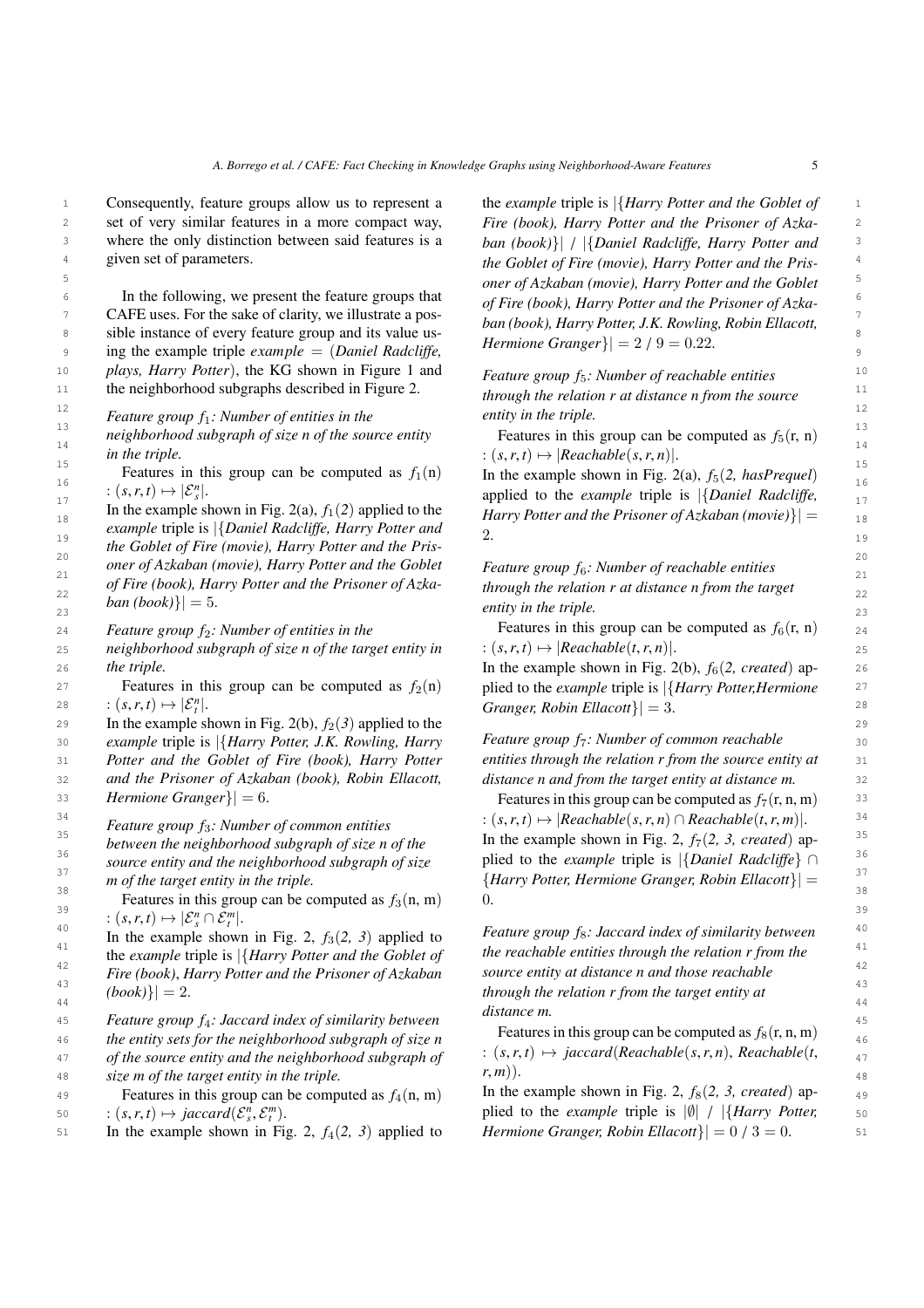1 1 *Feature group f*9*: Number of distinct paths of length n* 2 2 *between the source and the target entity in the triple, using relations*  $r_1, \ldots, r_n$ .

Features in this group can be computed as  $f_9(n, r_1)$ , ...,  $r_n$ ) :  $(s, r, t) \mapsto |\mathcal{P}(s, t, r_1, \ldots, r_n)|$ .

In the example shown in Fig. [1,](#page-1-0)  $f_9(4, \text{starred\_in},$ *based\_on, writer, created*) applied to the *example* triple is 1, as there is one path of length 4 between the entities *Daniel Radcliffe* and *Harry Potter* that matches the given relations.

13 mai: first commuting the common original property of the common original property of the common original property of the common original property of the common original property of the common original property of the co 14 14 14 14 15 milesting of the michael entity *the michael subgraphs* for the KG by replacing its target entity *t* with a different one, 14 or simularities or the neignborhood subgraphs for the  $t'$ , such that the resulting triple  $(s, r, t')$  does not exist  $t'$ 16 16 in the KG. To preserve the range of each relation, we degree of overlap that exists in the neighborhoods of<br>
<sup>17</sup> the two galatings along with data illed information on **a** randomly choose a *t'* such that there exists some other <sup>17</sup> <sup>18</sup> 18 the two relations, along with detailed information on triple in the KG where *t'* appears as the target entity for <sup>18</sup> <sup>19</sup> whener this overlap occurs for unterent relations. Sec-<br>the relation *r*. A positive or negative label is then added 20 20 to every triple, denoting whether it represents positive entities in a triple allows CAFE to also benefit from  $\frac{1}{21}$  or negative evidence.  $_{22}$  path-based information in a deterministic manner. Fi-<br>In the example depicted in Figure [1,](#page-1-0) a valid nega-<br> $_{22}$ 23 **hally, they can be applied at any time as a KG grows** tive example is *(Hermione Granger, appears\_in, The* 23 <sup>24</sup> with new entities and relations, without the need of a *Cuckoo's Calling*), since we know that *The Cuckoo's* <sup>24</sup> <sub>25</sub> complete recomputation in opposition to embedding- Calling is a valid target for the relation *appears\_in*, 25 The rationale behind this set of feature groups is mani: first, computing the common entities and indices of similarities of the neighborhood subgraphs for the source and target entities allows CAFE to find out the degree of overlap that exists in the neighborhoods of the two relations, along with detailed information on whether this overlap occurs for different relations. Second, studying all kinds of paths that exist between the path-based information in a deterministic manner. Finally, they can be applied at any time as a KG grows with new entities and relations, without the need of a complete recomputation in opposition to embeddingbased approaches.

# <span id="page-5-0"></span>4. Our Proposal

Our proposal, CAFE, receives a KG and a set of relations from that KG as input, and outputs a classification model for each of the selected relations. These models are able to determine if a given triple that represents an instance of the relation is correct, i.e., if it should belong to the KG. Our workflow is visually depicted in Figure [3](#page-6-1) and, in the following subsections, we describe each one of its steps.

#### $40 \times 40$ *4.1. Loading the KG*

<sup>43</sup> We are interested only in the triples contained in a Conce negative examples have been generated, our <sup>43</sup> 44 KG, as both the entities and the relations sets can be feature set is instantiated and applied to all triples. For 44 <sup>45</sup> derived from them. CAFE internally stores the KG it all feature groups, we obtain all possible feature in- $\frac{46}{46}$  is given in the form of  $(s, r, t)$  triples, using an efficient stances by applying the Cartesian product of its possi-<sup>47</sup> graph-like structure. The triples that contain relations ble parameters but, for efficiency reasons, we limit pa 48 for which a predictive model does not need to be gen-<br>rameters that represent neighborhood sizes to a max-<br>48 49 49 erated will still be taken into account when comput-50 50 ing features, since they may provide valuable predic-51 51 features to a triple results in a feature vector, in whichWe are interested only in the triples contained in a KG, as both the entities and the relations sets can be tive information.

#### *4.2. Generating negative examples*

3 using relations  $r_1, \ldots, r_n$ . A KG contains only positive information, i.e., it 4 Features in this group can be computed as  $f_9(n, r_1)$ , contains examples of the occurrence of a relation *r* be- $\mathcal{F}$   $\ldots$ ,  $\mathbf{r}_n$   $\colon (s, r, t) \mapsto |\mathcal{P}(s, t, r_1, \ldots, r_n)|$ . tween two entities, but it does not contain explicit in- $\epsilon$  In the example shown in Fig. 1,  $f_9(4, \text{starred } in)$  formation about pairs of entities for which *r* does not *n hased on, writer, created*) applied to the *example* hold. Since our proposal relies on a neural prediction <sup>8</sup> triple is 1, as there is one path of length 4 between the model that requires negative examples during its train-9 9 ing, a number of them has to be produced. To do this, <sup>10</sup> the given relations  $\frac{10}{10}$  we follow the same approach as other authors and con-11 11 sider any triple not present in the KG to be a negative <sup>12</sup> The rationale behind this set of feature groups is example [\[15,](#page-12-9) [25](#page-12-17), [32\]](#page-12-26). To train our models, we gener-<sup>12</sup> or negative evidence.

 26 while *(Hermione Granger, appears\_in, Daniel Rad-* 27 *cliffe)* would not be allowed as a negative example, be- 28 cause *Daniel Radcliffe* never appears as the target of **4. Our Proposal** 29 **1. Our Proposal** 29

30 30 It can be argued that generating negative evidence <sup>31</sup> Our proposal CAFF receives a KG and a set of re- in this manner can produce false negatives by mere <sup>31</sup> <sup>32</sup> ations from that KG as input and outputs a classificance, i.e., statements that are deemed false because <sup>32</sup> <sup>33</sup> cation model for each of the selected relations. These they do not exist in the KG, but that are true in the 34 34 real world. While this is indeed plausible, we as other  $\frac{35}{25}$  authors  $\frac{35}{25}$  authors  $\frac{35}{25}$  authors  $\frac{35}{25}$  authors  $\frac{35}{25}$  authors  $\frac{35}{25}$  authors  $\frac{35}{25}$  $\frac{36}{20}$  should below to the YG Our workflow is visually de happening are low enough for it to not have a notice- $37$  able outcome in our results. Furthermore, it may even  $37$ <sup>38</sup> <sup>procedure</sup> and the state of the state of the state of the state of the state of the state of the state of the state of the state of the state of the state of the state of the state of the state of the state of the st  $39 \text{ available evidence.}$  39

## 41 41 *4.3. Converting triples into feature vectors*

 $42$ 

all feature groups, we obtain all possible feature instances by applying the Cartesian product of its possible parameters but, for efficiency reasons, we limit parameters that represent neighborhood sizes to a maximum value of 3. Each feature instance then assigns each triple a real number, and thus applying several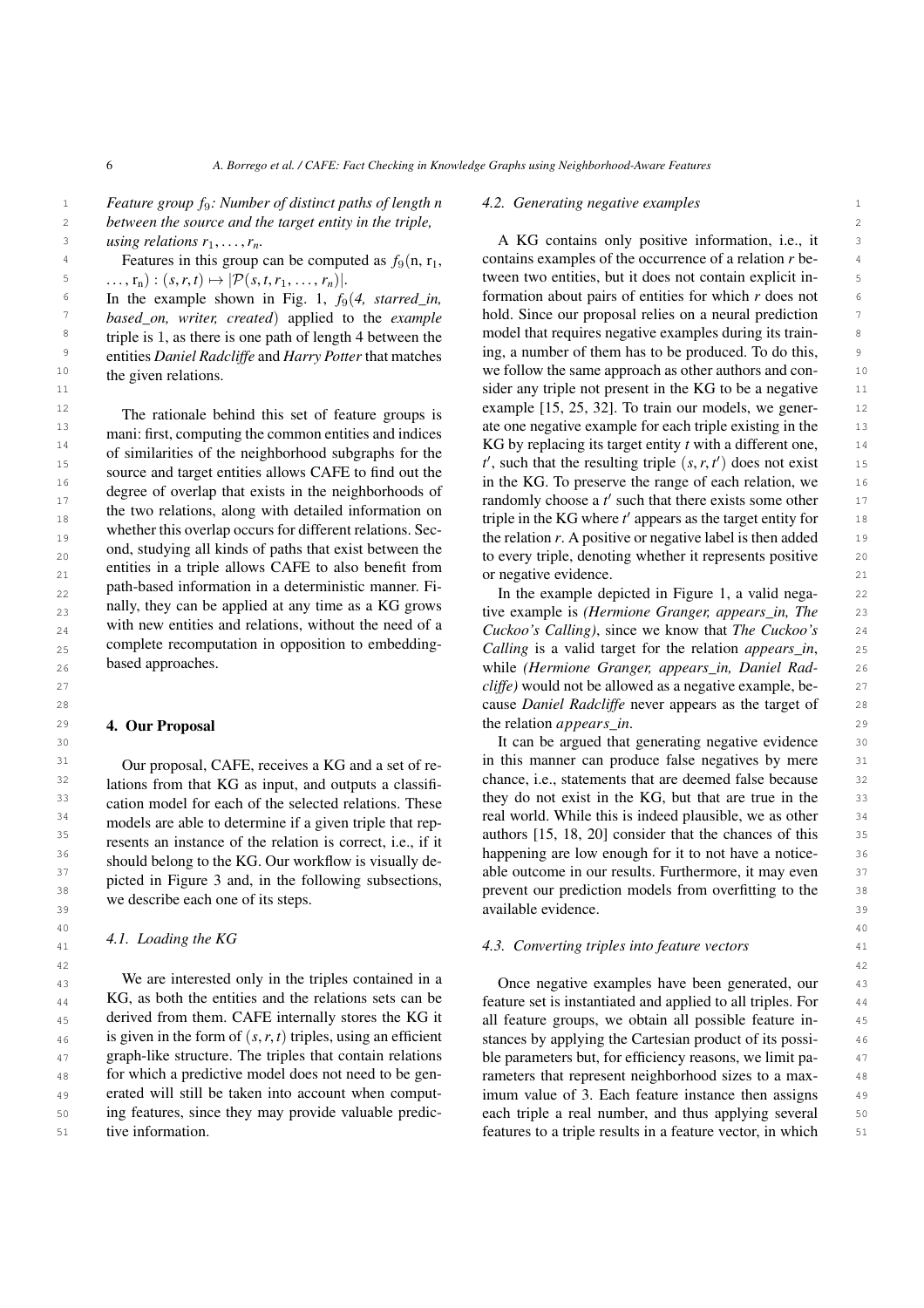

18 **Fig. 3. Workflow of CAFE** 18

 $19$  and  $19$  and  $19$  and  $19$  and  $19$  and  $19$  and  $19$  and  $19$  and  $19$  and  $19$ each position represents the value that the correspond-<br> $_{20}$  tures that are obtained from a certain neighborhood  $\frac{21}{21}$  ing feature assigns to the triple. The labels that were size. Thus, using only neighborhood subgraphs of size  $\frac{21}{21}$ added in the previous step, which indicate if the triple 1 results in one model, using neighborhood subgraphs  $_{22}$ is a positive or a negative example, are converted into of size of up to 2 results in two models, and so on. This a numeric label.  $\frac{24}{24}$  a numeric label. ing feature assigns to the triple. The labels that were added in the previous step, which indicate if the triple a numeric label.

25 It is important to note that, to compute features on a that every neighborhood size may yield. To combine  $\frac{25}{25}$  $_{26}$  triple, we temporarily remove said triple from the KG two or more models, we use an additional layer of three  $_{26}$ 27 (in case it is a positive example and thus exists in the neurons and an output layer of one neuron.  $_{28}$  KG), since not doing so would result in trivial predic-<br>Said models are trained using the labeled feature  $_{29}$  to models such as "a person plays a character if there vectors in the training split for the desired relation,  $_{29}$  $_{30}$  exists a triple in the KG stating that the person plays where each model receives only the features corre-It is important to note that, to compute features on a triple, we temporarily remove said triple from the KG (in case it is a positive example and thus exists in the KG), since not doing so would result in trivial prediction models such as "a person plays a character if there exists a triple in the KG stating that the person plays that character".

# *4.4. Grouping feature vectors*

<sup>35</sup> 1 Ine labeled feature vectors that result from the pre-<br>ture vector and thus lack any predictive power. This <sup>36</sup> vious step are grouped by the relation that was present is due to some features being relatively sparse (espe-<sup>37</sup> in the original triples, resulting in a group of labeled cially path-based features, since only a small subset of <sup>37</sup> 38 vectors for every relation for which we train a predic-<br>38 vectors for every relation for which we train a predic- $\frac{39}{2}$  tion model. For example, the feature vector produced  $\frac{39}{2}$  is the feature vector produced  $\frac{39}{2}$ 40 40 by the triple *(Daniel Radcliffe, plays, Harry Potter)* is <sup>41</sup> added to the set of feature vectors for the relation *plays* potentially asset required. 42 42 alongside its label, which denotes whether it is a posi-43 43 tive or a negative example. These groups are then split  $_{44}$  into training and test sets, resulting in two sets of la-<br> $_{44}$ 45 45 beled feature vectors per relation. The labeled feature vectors that result from the previous step are grouped by the relation that was present

#### *4.5. Training and evaluating the models*

49 For every relation that we predict, we create one or In the following, we introduce the datasets that we 49 50 50 more neural models (whose hyperparameters can be 51 51 found in Section [5.2\)](#page-7-0), where each model is fed the fea-For every relation that we predict, we create one or

<span id="page-6-1"></span>tures that are obtained from a certain neighborhood of size of up to 2 results in two models, and so on. This

 $31$  that character<sup> $\alpha$ </sup>. The sponding to its assigned neighborhood size, and the  $31$ 32 32 label or ground truth is shared among them. Prior to  $\frac{44}{33}$  a. 4.4. Grouping jeature vectors the set of the straining our models, we first remove any individual  $\frac{33}{2}$ 34 34 features that have the exact same value in every feacially path-based features, since only a small subset of all possible paths of fixed length occur between two given entities), and thus helps the model focus only on potentially useful features.

# <span id="page-6-0"></span>5. Evaluation

46 46 In this section, we present our experimental results 47 4.5. Training and evaluating the models for several datasets, and we compare our proposal 47 48 **against other state-of-the-art fact checking techniques.** 48 used for evaluation, our experimental settings and, finally, our results.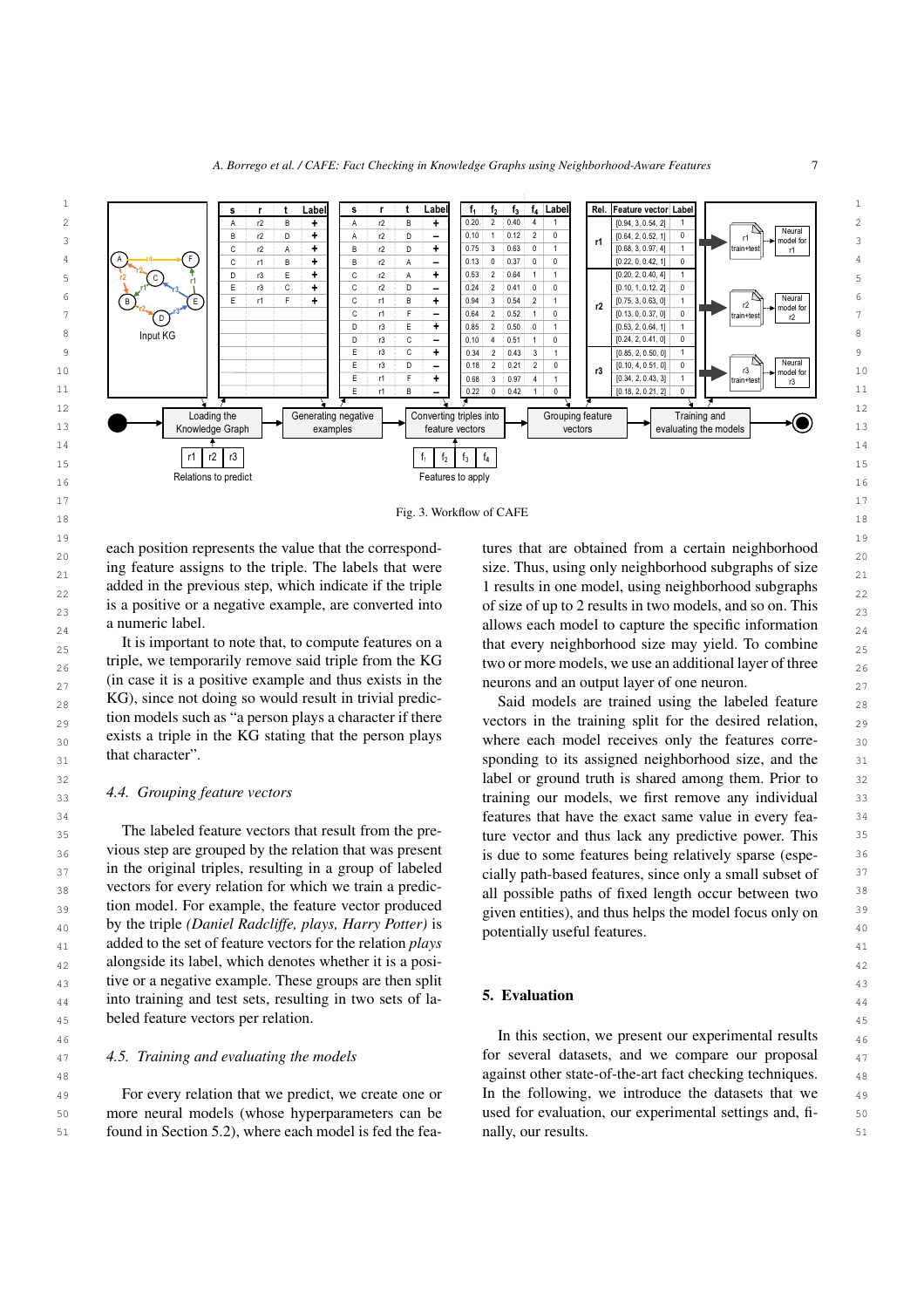## *5.1. Datasets*

<sup>3</sup> We evaluated our proposal using four datasets A neural prediction model is created for every re-<sup>4</sup> for KG completion provided by the freely avail-<br>ation of interest and trained using its corresponding <sup>4</sup> <sup>5</sup> able AYNEC-DataGen [36] tool: FB13-A, WN11-AR, training set. Then, the model is applied to all feature 5 <sup>6</sup> WN18-AR and NELL-AR. These datasets are based vectors in the test set, and we compare the expected la-7 on the well-known FB13, WN11 [15] WN18 [37] and bel (which denotes whether it represents a valid triple 7 <sup>8</sup> a subset of NEI I proposed in [24] However they or not) against the label that was produced by our <sup>9</sup> bave been processed to remove reciprocal relations de model. We report our results in terms of precision, re-10 toted by ANEC (that is relations x and x' where if call and F1, in order to determine how effective our 10  $\mu$  11 (e. r. t) exists then  $(t, v', \alpha)$  is exists very frequently. proposal is when it determines that a triple should be 11  $\mu$  12 added to the KG. We computed these metrics using the  $\mu$  added to the KG. We computed these metrics using the 13 13 AYNEC-ResTest tool [\[36](#page-12-30)]. 14 14 We evaluated three versions of CAFE, denoted We evaluated our proposal using four datasets able AYNEC-DataGen [\[36\]](#page-12-30) tool: FB13-A, WN11-AR, WN18-AR and NELL-AR. These datasets are based on the well-known FB13, WN11 [\[15](#page-12-9)], WN18 [\[37\]](#page-12-31) and a subset of NELL proposed in [\[24](#page-12-16)]. However, they have been processed to remove reciprocal relations detected by AYNEC (that is, relations  $r$  and  $r'$  where if  $(s, r, t)$  exists then  $(t, r', s)$  also exists very frequently). Additionally, relations that make up for less than 5% of the total amount of triples in the graph have been removed.

16 16 ture instances that exploited neighborhood subgraphs <sup>17</sup> and paths of a maximum size of 1, 2, and 3, respec-<sup>17</sup> 18 18 tively. This was done in order to study how using larger 19 19 neighborhoods affects the performance of CAFE. In  $_{20}$  and the specific case of the NELL dataset, we only used  $_{20}$  $_{21}$  sions of these datasets whose testing splits contain,  $CAFE_1$  and  $CAFE_2$ . The reason for this is that the  $_{21}$ 22 Europe whenever possible, 10 negative examples per each pos-<br> $22$  arger amount of total relations made it impractical to 23 itive one using the AYNEC-DataGen tool. Exceptions reach neighborhoods of size 3, as the number of fea- $_{24}$  may apply for relations where the set of possible tar-<br>tures that would have to be computed was large. 25 get entities is very small, e.g., the relation *gender*. In We use TransE [38], TransD [20], TransH [25], 25 26 these cases we generated as many negative examples TransR [18] and ComplEx [39] as baselines for our 26 27 as possible, up to 10 per positive example. We believe evaluation, since they are well-known state-of-the-art 27 28 that this is a more realistic scenario, since a real-world KG completion proposals. In order to evaluate these 28 29 KG completion task would be presented with a much different embedding-based proposals in a fair and level 29 30 higher number of false candidate triples than true ones manner, we use the OpenKE [31] framework to train 30 31 [\[21\]](#page-12-13). To avoid confusion, we denote these versions as and evaluate these proposals using our datasets. Ad-<br>31 32 32 FB13-A-10, WN11-AR-10, WN18-AR-10 and NELL-33 AR-10. For the sake of reproducibility, our source code ploy metrics such as MRR and Precision@N, we used 33  $34$  is publicly available on GitHub<sup>1</sup>.  $34$  the utilities provided by the OpenKE tool to obtain bi-These datasets originally contained one negative example per each positive one in both their training and testing splits. In order to study how the KG completion techniques perform when presented with a much higher number of negative evidence, we created versions of these datasets whose testing splits contain, whenever possible, 10 negative examples per each positive one using the AYNEC-DataGen tool. Exceptions AR-10. For the sake of reproducibility, our source code is publicly available on  $G$ itHub<sup>[1](#page-7-1)</sup>.

<sup>36</sup> we aimed to predict all possible relations, and for an automatic likelihood threshold. The overall metrics <sup>36</sup> <sup>37</sup> NELL-AR-10 we focused on the same subset of 10 evaluation was carried out using AYNEC-ResTest. <sup>38</sup> relations that were used to evaluate SFE [24] How- To measure how using different neighborhood sizes <sup>38</sup> <sup>39</sup> ever in the later dataset one relation was removed influences the performance of CAFE, we evaluated <sup>39</sup> <sup>40</sup> by AYNEC for being the reciprocal of another rela-<br>CAFE<sub>1</sub>, CAFE<sub>2</sub> and CAFE<sub>3</sub> independently against <sup>41</sup> tion leaving 9 relations for evaluation In the spe- each other in all proposed metrics. Also, to determine <sup>41</sup> <sup>42</sup> cific case of EB13-A-10, we transferred some training if CAFE is comparable to the previously mentioned <sup>42</sup> <sup>43</sup> triples over to the testing set in order to provide testing state-of-the-art proposals, we used the best-performing <sup>43</sup> <sup>44</sup> examples for some relations as they were not avail variant of CAFE (in terms of better average F1) for <sup>44</sup> 45 comparison against other proposals. <sup>46</sup> and the selected the following values for the hyperpa-<sup>46</sup> <sup>47</sup> was some in a ramon manner, and T<sub>1</sub> H<sub>3</sub> such trippes rameters of our neural models: 3 layers with 1024, 512 <sup>47</sup> <sup>48</sup> was danseled to the testing set. Table 1 provides and 256 neurons each, learning rate of 0.001, batch <sup>48</sup> For FB13-A-10, WN11-AR-10 and WN18-AR-10, we aimed to predict all possible relations, and for NELL-AR-10 we focused on the same subset of 10 relations that were used to evaluate SFE [\[24\]](#page-12-16). However, in the later dataset, one relation was removed by AYNEC for being the reciprocal of another relation, leaving 9 relations for evaluation. In the specific case of FB13-A-10, we transferred some training triples over to the testing set in order to provide testing examples for some relations, as they were not available in the original dataset as introduced in [\[15](#page-12-9)]. This was done in a random manner, and 1 in 4 such triples was transferred to the testing set. Table [1](#page-8-0) provides an overview on the aforementioned datasets.

## 1 1 *5.2. Evaluation method*

<span id="page-7-0"></span>lation of interest and trained using its corresponding

15 15 CAFE<sup>1</sup> to CAFE3, which were limited to using features that would have to be computed was large.

<sup>35</sup> For FB13-A-10, WN11-AR-10 and WN18-AR-10, nary labels for the testing triples by allowing it to set <sup>35</sup> We use TransE [\[38\]](#page-13-0), TransD [\[20](#page-12-12)], TransH [\[25\]](#page-12-17), TransR [\[18\]](#page-12-10) and ComplEx [\[39\]](#page-13-1) as baselines for our evaluation, since they are well-known state-of-the-art KG completion proposals. In order to evaluate these different embedding-based proposals in a fair and level manner, we use the OpenKE [\[31](#page-12-24)] framework to train and evaluate these proposals using our datasets. Additionally, since these baselines proposals usually em-

<sup>49</sup> UVETVIEW ON the afformation of datasets. Size of 8, dropout of 0.1 for all layers, 50 epochs and <sup>49</sup> 50 50 validation ratio of 10%. When two or more models <sup>1</sup>https://github.com/tdg-seville/CAFE were to be combined, we joined their results using a 51

<span id="page-7-1"></span><sup>1</sup>https://github.[com/tdg-seville/CAFE](https://github.com/tdg-seville/CAFE)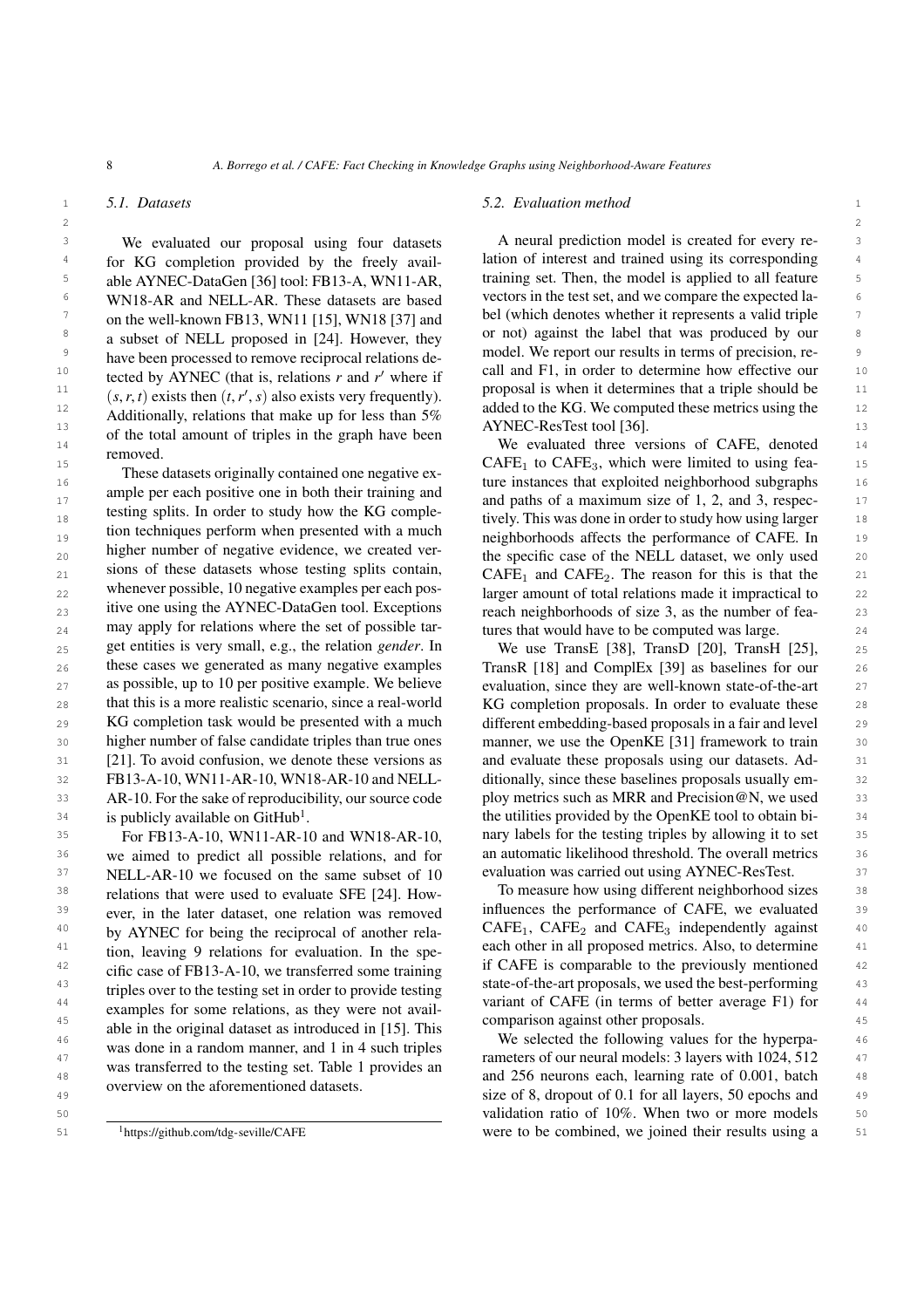| <b>Dataset</b> | <b>Training</b><br>triples | <b>Test triples</b> | <b>Entities</b> | <b>Relations</b> |
|----------------|----------------------------|---------------------|-----------------|------------------|
| FB13-A-10      | 228,172                    | 481.457             | 74.998          | 13               |
| WN11-AR-10     | 77.948                     | 198.231             | 38,195          |                  |
| WN18-AR-10     | 71.984                     | 183.051             | 40,943          | 11               |
| NELL-AR-10     | 86,971                     | 219,374             | 53,934          | 148(9)           |
|                |                            | Table 1             |                 |                  |

8 8 Metadata for the datasets we used for evaluation e de la constantidad de la constantidad de la constantidad de la constantidad de la constantidad de la constan<br>De la constantidad de la constantidad de la constantidad de la constantidad de la constantidad de la constanti

 $10$   $10$  $_{11}$  hidden layer with 3 neurons and an output layer with larger neighborhood sizes, negatively affecting the per- $\mu_{12}$  a single neuron. These values for the hyperparame-<br>formance of CAFE. This effect actually occurs in the ters were chosen using a hold-out or "dev" set for the case of the NELL-AR-10 dataset, where performance  $_{13}$  $14$  FB13-A-10 dataset, and all datasets were then evalu-<br>worsens when increasing the size of the neighborhood  $_{15}$  ated using these hyperparameters. We chose them be-<br> $_{15}$  subgraphs for which we compute features. We believe <sub>16</sub> cause they provided satisfactory results in our empiri-<br>that a possible explanation for this is that NELL is a  $_{17}$  cal tests and, to the best of our knowledge, there are no noisier dataset [\[40\]](#page-13-2), and thus taking larger neighbor- $_{18}$  proposals for automatically choosing the optimal pa-<br>hoods into account significantly increases the amount  $_{19}$  rameters for a neural network. Our experiments were of noise that our classification model has to deal with,  $_{19}$  $_{20}$  conducted on a computer equipped with an Intel Core effectively hindering its performance.  $_{21}$  19-9900K CPU, 64GB of RAM and an Nyidia RIX Our results also show that CAFE is able to match  $_{21}$ a single neuron. These values for the hyperparameters were chosen using a hold-out or "dev" set for the FB13-A-10 dataset, and all datasets were then evaluated using these hyperparameters. We chose them because they provided satisfactory results in our empirical tests and, to the best of our knowledge, there are no proposals for automatically choosing the optimal parameters for a neural network. Our experiments were i9-9900K CPU, 64GB of RAM and an Nvidia RTX 2080 Ti GPU.

#### *5.3. Results and discussion*

26 In Figure [4](#page-9-1) we show the obtained results in terms of  $\frac{1}{26}$  results for the different metrics however it is able to 26  $_{27}$  precision, recall and F1 for CAFE<sub>1</sub> through CAFE<sub>3</sub>.  $_{27}$  reach higher performance values than the embedding.  $_{27}$ 28 Those obtained when comparing the embedding-based based represents when we want to the diffusion for all matrics (Fig. 28) proposals to the best-performing variant of CAFE for  $\frac{29}{2}$  and  $\frac{29}{2}$  and  $\frac{29}{2}$  $\frac{30}{20}$  every dataset are shown in Figure [5.](#page-10-0) This was done  $\frac{5(1)}{20}$  and WN10 AD 10 (Ei  $\frac{5(1)}{20}$  CAEF this s  $31$  by selecting the CAFE variant that achieved a higher  $\frac{3}{2}$  (b),  $\frac{3}{2}$  and  $\frac{3}{2}$  (b),  $\frac{3}{2}$  and  $\frac{3}{2}$ 32 average F1 in each dataset. Additionally, in Figure [6](#page-11-5) and the same way to the detector of FIF and the Consistent 33 we show the detailed results per every relation in all the contract results show that CAFE can be not datasets.

35 Regarding the question of how using different in the state of the state. 36 **neighborhood sizes affects the performance of CAFE, here here o here here here here here here here here here here here here here here here here here here here here here**  $37$  Fig. [4](#page-9-1) shows that performance metrics generally seem tory precision and recall can be achieved, and thus we  $37$  $38$  to improve for CAFE<sub>2</sub> with respect to CAFE<sub>1</sub>, but consider that CAFE is generally enective. However,  $38$  $39$  the same cannot be said for CAFE<sub>3</sub> and CAFE<sub>2</sub>. In-<br> $39$  the same cannot be said for CAFE<sub>3</sub> and CAFE<sub>2</sub>. In-<sub>40</sub> deed, metrics appear to remain stagnant or even de-<br><sup>40</sup> appear to remain stagnant or even de-<br><sup>20</sup> <sup>41</sup> crease when using larger neighborhoods in some cases. The recall, resulting in a typical precision-recall trade-off. 42 For example, in FB13-A-10 (Fig. [4\(a\)\)](#page-9-2) we do not ob-<br>We have also observed that, in the specific case of the  $\frac{42}{2}$ <sup>43</sup> serve a significant increase in effectiveness when using  $\text{FB13-A-10}$  dataset (Fig. 5(a)), one finds an unusually <sup>44</sup> heighborhood subgraphs of size 3 in contrast of those higher number of classification results with a low pre-45 of size 2. Similar remarks can be made for WN11- cision value. We hypothesize that this is due to the  $_{45}$ 46 AR-10 (Fig. [4\(c\)\)](#page-9-3) and WN18-AR-10 (Fig. [4\(d\)\)](#page-9-4). A dataset in question having relations that are hard to pre-47 possible conclusion for this is that, at a certain point, dict using only other information present in it. Such is 48 larger neighborhood subgraphs do not provide addi-<br>the case of the relation *cause\_of\_death*, since learning 48 49 tional value or predictive power over smaller ones. In a to predict the cause of the death of a person with a very  $\frac{49}{2}$ 50 50 high effectiveness would be a remarkable achievement 51 to no predictive power would greatly increase by using that unfortunately falls out of the scope of this work. 51 possible conclusion for this is that, at a certain point, worst case scenario, the number of features with little

<span id="page-8-0"></span>larger neighborhood sizes, negatively affecting the pereffectively hindering its performance.

22 2080 11 GPU. The performance of state-of-the-art embedding-based 22 23 23 proposals, and in many cases achieve higher values 24 5.3. Results and discussion  $24 \text{ cm}$  on the metrics under evaluation. In the case of FB13-25 25 A-10 (Fig. [4\(a\)\)](#page-9-2), CAFE can achieve a wide range of 34 datasets.<br> **high amount of negative evidence to evaluate.** values for the different metrics, however, it is able to reach higher performance values than the embeddingbased proposals under evaluation for all metrics (Fig. [5\(a\)\)](#page-10-1). In other datasets, such as WN11-AR-10 (Fig.  $5(c)$ ) and WN18-AR-10 (Fig.  $5(d)$ ), CAFE obtains a more satisfactory performance in a more consistent manner. These results show that CAFE can be more effective than other proposals when presented with a

> Figure [6](#page-11-5) displays that, in general, both a satisfactory precision and recall can be achieved, and thus we consider that CAFE is generally effective. However, there exists a number of relations for which a very high precision value is obtained at the expense of a lower recall, resulting in a typical precision-recall trade-off. We have also observed that, in the specific case of the FB13-A-10 dataset (Fig. [5\(a\)\)](#page-10-1), one finds an unusually higher number of classification results with a low precision value. We hypothesize that this is due to the dataset in question having relations that are hard to prethe case of the relation *cause\_of\_death*, since learning to predict the cause of the death of a person with a very that unfortunately falls out of the scope of this work.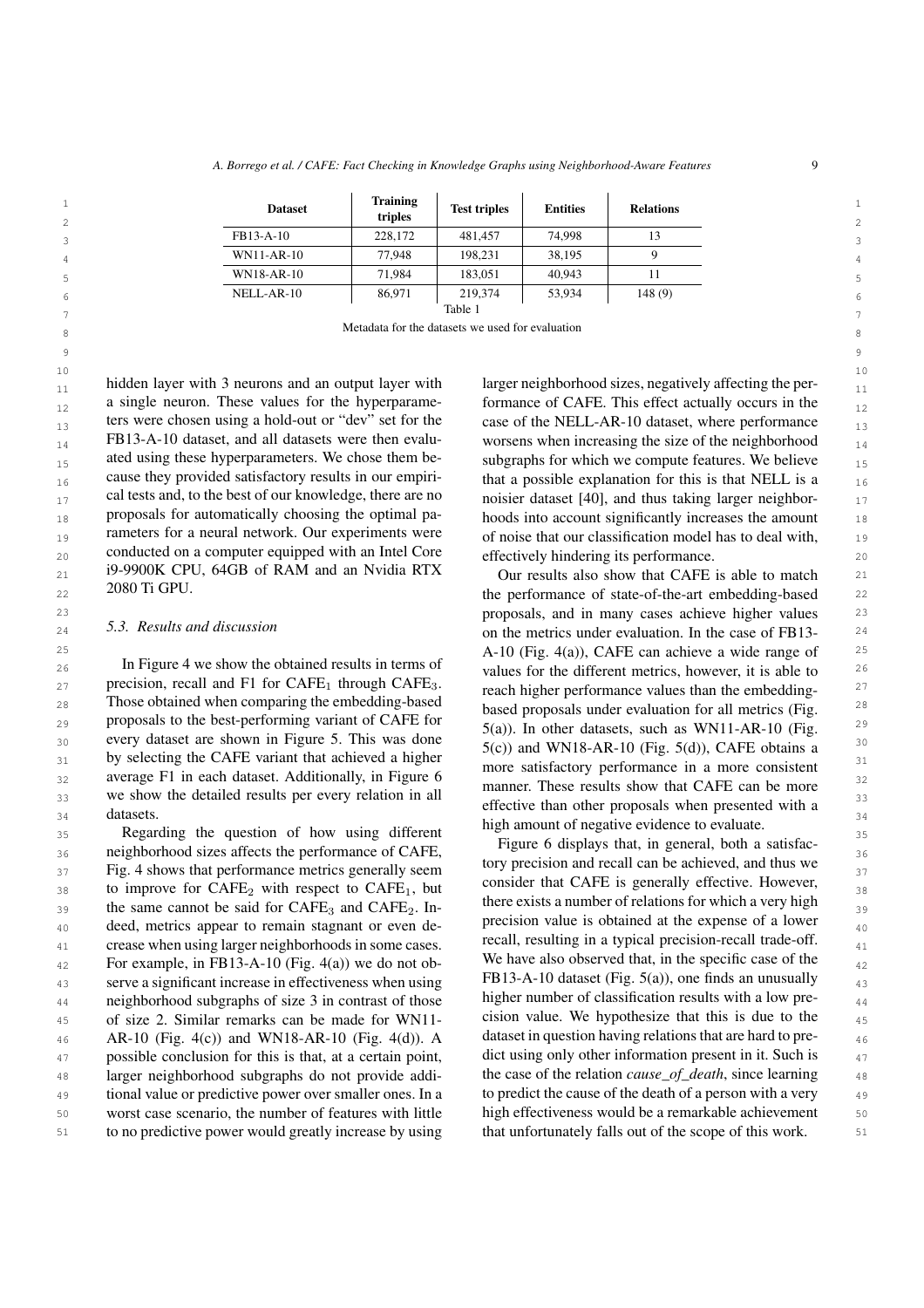<span id="page-9-3"></span><span id="page-9-2"></span>

## <span id="page-9-1"></span>*5.4. Limitations*

38 Despite CAFE being generally effective, it has lim- may include can be detrimental for the performance of 38 39 itations. Since the number of features associated with CAFE. This can be due to some source or target enti-40 every neighborhood size does not increase linearly, ties being present in many triples (for example, coun-<sup>41</sup> but rather at least quadratically, the computational cost tries), and thus larger neighborhoods of these entities <sup>41</sup> 42 42 associated with using larger neighborhoods to com-<sup>43</sup> pute features can escalate quickly. Additionally, CAFE to the triple under evaluation. In these cases, it is up to does not work well for relations where useful predic-<br>the user to decide which maximum neighborhood size  $\frac{44}{100}$ 45 45 tive information cannot always be found in the neigh-46 46 borhoods of the entities in a triple (for example, cer-47 47 tain values of 0.00 in Fig. [6\)](#page-11-5). In these cases, even if 48 some information is present in the neighborhoods un-<br>48 some information is present in the neighborhoods un-<br>**6. Conclusions** 49 49 der consideration, it may be not successfully captured 50 50 by CAFE due to the high amount of irrelevant data Despite CAFE being generally effective, it has limdoes not work well for relations where useful predicsurrounding it. Also, the NELL-AR-10 dataset shows

36 5.4. Limitations **5.4.** Limitations **1996 1997 1998 1997 1998 1999 1999 1999 1999 1999 1999 1999 1999 1999 1999 1999 1999 1999 1999 1999 1999 1999 1999 1999 1999 1999** 37 37 for predictive purposes, since the amount of noise they CAFE. This can be due to some source or target entities being present in many triples (for example, countries), and thus larger neighborhoods of these entities introduce many other entities that are not relevant at all to the triple under evaluation. In these cases, it is up to best caters to their interests.

# <span id="page-9-4"></span><span id="page-9-0"></span>6. Conclusions

In this paper we introduced CAFE, a proposal for fact checking in Knowledge Graphs that uses a novel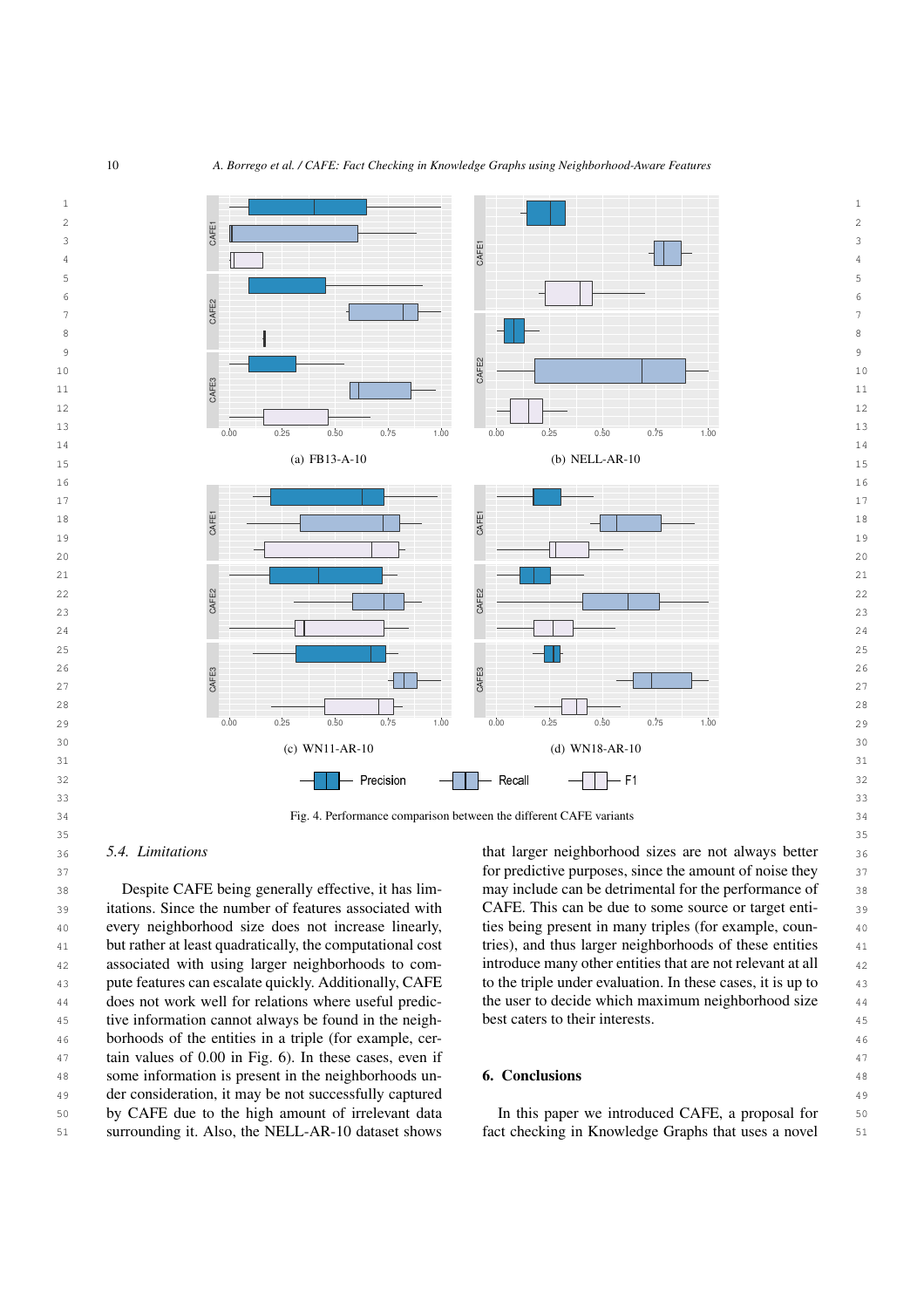<span id="page-10-2"></span><span id="page-10-1"></span>

38 38 Fig. 5. Performance comparison between CAFE and other state-of-the-art proposals

 $39$  $\frac{3}{40}$  feature set based upon neighborhoods and neural pre-<br> $\frac{1}{40}$  using testing splits that contain a much lower amount diction models. This feature set, and by extension our of true triples than false ones. Our results show that proposal, is applicable to all KGs, and it is completely applying the proposed feature set yields a performance  $\frac{1}{42}$ deterministic. Additionally, CAFE does not need any result that is comparable to state-of-the-art embedding- $_{44}$  manually supplied or external information, nor does it based techniques, and in many cases even higher. In  $_{44}$  $_{45}$  need any previous preprocessing of the KG, and it is all datasets under study, CAFE achieves higher aver-46 able to operate using a KG as its only input. age precision values, thus leading to a more trustworproposal, is applicable to all KGs, and it is completely deterministic. Additionally, CAFE does not need any able to operate using a KG as its only input.

 $\frac{47}{47}$  We have performed a number of experiments to thy fact checking process. We also show that using in-<sup>48</sup> evaluate the performance of CAFE on four well-known formation present in the neighborhoods of the two en-49 Knowledge Graphs, identifying candidate triples that tities in a triple provides satisfactory results, and thus 49 50 should be added to each KG. To provide a more realis- local information existing around any given entity ap-We have performed a number of experiments to tic evaluation scenario, we performed our experiments

<span id="page-10-3"></span><span id="page-10-0"></span>using testing splits that contain a much lower amount of true triples than false ones. Our results show that based techniques, and in many cases even higher. In all datasets under study, CAFE achieves higher averformation present in the neighborhoods of the two entities in a triple provides satisfactory results, and thus local information existing around any given entity appears to be of great value.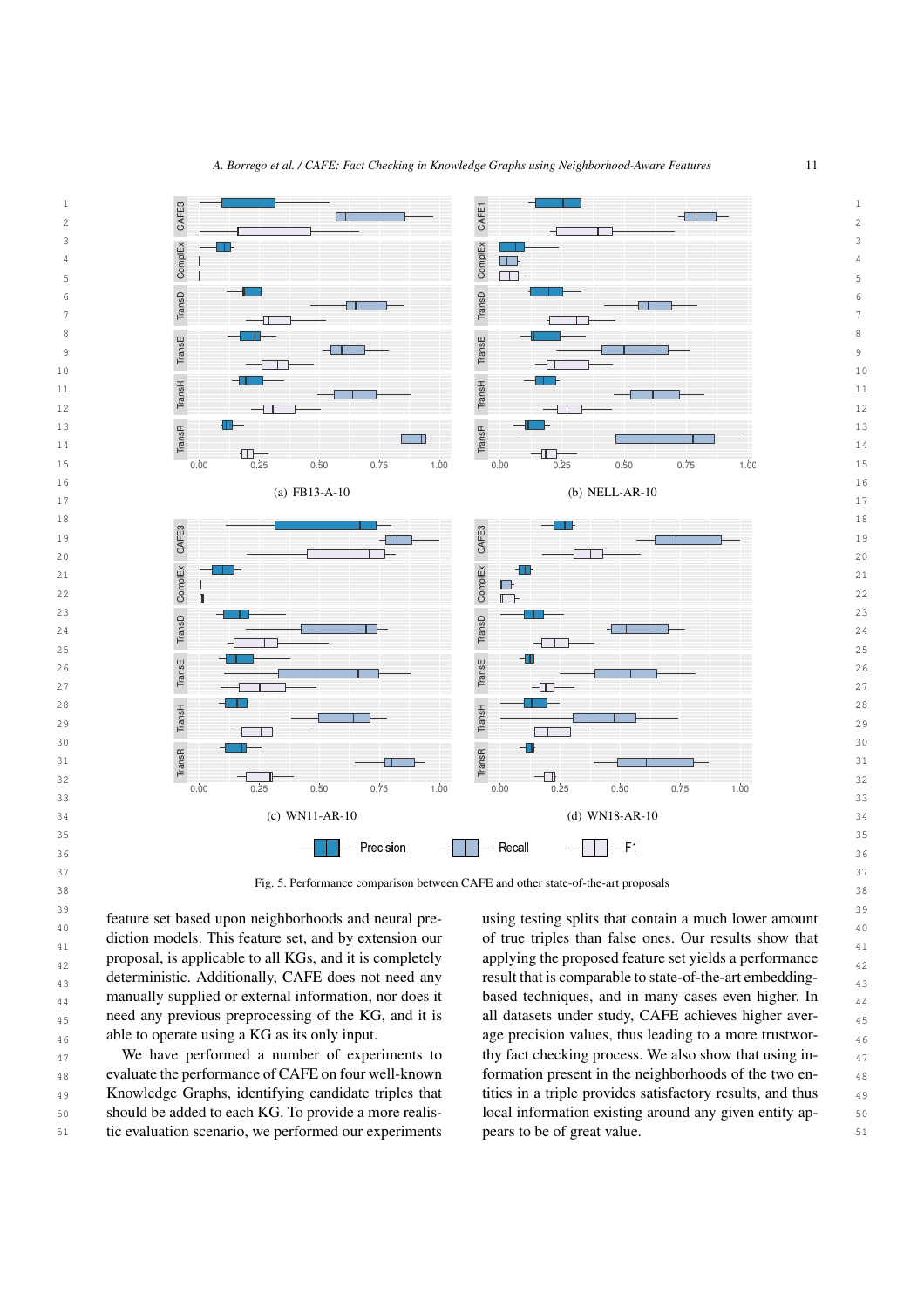|            |                                                                                                                                                                                        | CAFE <sub>1</sub> |  | CAFE <sub>2</sub> |           | CAFE <sub>3</sub> |                | ComplEx  |                                                                            | TransE |          |   | TransD |          | TransH   |  | TransR |          |
|------------|----------------------------------------------------------------------------------------------------------------------------------------------------------------------------------------|-------------------|--|-------------------|-----------|-------------------|----------------|----------|----------------------------------------------------------------------------|--------|----------|---|--------|----------|----------|--|--------|----------|
|            |                                                                                                                                                                                        | $P$ R F1          |  | $P$ R F1          |           | $P$ R F1          |                | $P$ R F1 |                                                                            |        | $P$ R F1 | P |        | $R$   F1 | $P$ R F1 |  |        | $P$ R F1 |
|            | Cause Of Death   0.40   0.00   0.00   0.09   0.80   0.16   0.16   0.02   0.04   0.00   0.00   0.00   0.23   0.57   0.33   0.18   0.78   0.29   0.19   0.73   0.31   0.13   0.86   0.23 |                   |  |                   |           |                   |                |          |                                                                            |        |          |   |        |          |          |  |        |          |
|            | Children 0.76 0.70 0.73 0.56 0.84 0.68 0.54 0.86 0.67 0.12 0.00 0.00 0.15 0.59 0.24 0.19 0.46 0.27 0.17 0.52 0.25 0.14 0.54 0.22                                                       |                   |  |                   |           |                   |                |          |                                                                            |        |          |   |        |          |          |  |        |          |
|            |                                                                                                                                                                                        |                   |  |                   |           |                   |                |          |                                                                            |        |          |   |        |          |          |  |        |          |
|            | Gender 0.00 0.00 0.00 0.00 0.78 0.03 0.05 0.51 0.97 0.67 0.00 0.00 0.00 0.55 0.98 0.70 0.71 0.81 0.76 0.82 0.88 0.85 0.74 0.84 0.79                                                    |                   |  |                   |           |                   |                |          |                                                                            |        |          |   |        |          |          |  |        |          |
| FB13-A-10  | institution 1.00 0.00 0.00 0.09 0.70 0.16 0.09 0.70 0.16 0.05 0.00 0.00 0.00 0.22 0.29 0.18 0.61 0.28 0.16 0.72 0.27 0.10 0.95 0.18                                                    |                   |  |                   |           |                   |                |          |                                                                            |        |          |   |        |          |          |  |        |          |
|            | Location 0.81 0.01 0.02 0.09 0.55 0.16 0.09 0.57 0.16 0.50 0.00 0.00 0.00 0.23 0.55 0.33 0.18 0.65 0.28 0.19 0.64 0.29 0.10 0.93 0.18                                                  |                   |  |                   |           |                   |                |          |                                                                            |        |          |   |        |          |          |  |        |          |
|            | Nationality 0.09 0.11 0.10 0.91 0.02 0.05 0.09 0.90 0.17 0.13 0.00 0.00 0.32 0.91 0.48 0.38 0.86 0.53 0.35 0.85 0.86 0.50 0.09 1.00 0.17                                               |                   |  |                   |           |                   |                |          |                                                                            |        |          |   |        |          |          |  |        |          |
|            | Parents 0.59 0.70 0.64 0.45 0.82 0.59 0.47 0.84 0.61 0.11 0.01 0.02 0.17 0.55 0.26 0.19 0.48 0.27 0.19 0.51 0.27 0.16 0.59 0.25                                                        |                   |  |                   |           |                   |                |          |                                                                            |        |          |   |        |          |          |  |        |          |
|            | PlaceOfBirth 0.09 0.00 0.01 0.09 0.56 0.16 0.09 0.60 0.16 0.07 0.00 0.00 0.16 0.54 0.24 0.18 0.50 0.27 0.16 0.56 0.25 0.10 0.91 0.18                                                   |                   |  |                   |           |                   |                |          |                                                                            |        |          |   |        |          |          |  |        |          |
|            | PlaceOfDeath 0.42 0.00 0.01 0.09 1.00 0.16 0.09 0.58 0.16 0.04 0.00 0.00 0.21 0.67 0.32 0.24 0.62 0.34 0.25 0.62 0.35 0.09 0.94 0.17                                                   |                   |  |                   |           |                   |                |          |                                                                            |        |          |   |        |          |          |  |        |          |
|            | Profession 0.09 0.61 0.16 0.09 1.00 0.17 0.09 0.61 0.16 0.08 0.00 0.07 0.79 0.40 0.26 0.83 0.39 0.26 0.80 0.40 0.10 1.00 0.18                                                          |                   |  |                   |           |                   |                |          |                                                                            |        |          |   |        |          |          |  |        |          |
|            | Religion 0.14 0.01 0.02 0.09 0.86 0.17 0.00 0.00 0.00 0.15 0.01 0.01 0.24 0.69 0.35 0.25 0.73 0.38 0.24 0.73 0.36 0.12 0.94 0.21                                                       |                   |  |                   |           |                   |                |          |                                                                            |        |          |   |        |          |          |  |        |          |
|            | Spouse 0.28 0.89 0.42 0.33 0.89 0.48 0.31 0.90 0.47 0.10 0.02 0.03 0.12 0.59 0.20 0.12 0.65 0.20 0.14 0.49 0.21 0.19 0.67 0.29                                                         |                   |  |                   |           |                   |                |          |                                                                            |        |          |   |        |          |          |  |        |          |
|            | ActorStarredInMovie 0.25 0.89 0.40 0.08 1.00 0.15                                                                                                                                      |                   |  |                   | $\sim$    | $\sim$            | $\sim$         |          | 0.00 0.00 0.00 0.08 0.50 0.14 0.20 0.72 0.31 0.16 0.72 0.26 0.10 0.78 0.18 |        |          |   |        |          |          |  |        |          |
|            | AthletePlaysForTeam 0.33 0.72 0.45 0.04 0.30 0.06                                                                                                                                      |                   |  |                   | $\sim$    | $\sim$            | $\sim$         |          | 0.09 0.06 0.07 0.18 0.67 0.28 0.30 0.54 0.38 0.24 0.52 0.33 0.13 0.80 0.23 |        |          |   |        |          |          |  |        |          |
|            | CityLocatedInState 0.14 0.49 0.22 0.13 0.69 0.22                                                                                                                                       |                   |  |                   | $\sim$    | $\sim 10$         |                |          | 0.33 0.01 0.03 0.13 0.75 0.22 0.11 0.56 0.19 0.14 0.62 0.23 0.11 0.92 0.20 |        |          |   |        |          |          |  |        |          |
|            | JournalistWritesForPublication 0.76 0.87 0.81 0.20 0.97 0.34                                                                                                                           |                   |  |                   |           | $\sim$            |                |          | 0.00 0.00 0.00 0.24 0.68 0.36 0.25 0.60 0.36 0.22 0.82 0.35 0.18 0.97 0.30 |        |          |   |        |          |          |  |        |          |
| NELL-AR-10 | RiverFlowsThroughCity 0.13 0.79 0.23 0.10 0.77 0.18                                                                                                                                    |                   |  |                   | $\omega$  | $\sim$            | $\sim$         |          | 0.10 0.08 0.09 0.12 0.23 0.16 0.12 0.42 0.19 0.10 0.79 0.17 0.10 0.47 0.17 |        |          |   |        |          |          |  |        |          |
|            | Sports teamPositionAthlete 0.11 0.92 0.20 0.00 0.00 0.00                                                                                                                               |                   |  |                   | $\sim$    | $\sim$            |                |          | 0.03 0.08 0.04 0.12 0.46 0.19 0.12 0.69 0.20 0.11 0.46 0.18 0.06 0.08 0.06 |        |          |   |        |          |          |  |        |          |
|            | StadiumLocatedInCity 0.32 0.77 0.45 0.04 0.18 0.07                                                                                                                                     |                   |  |                   |           | $\mathbf{r}$      | $\mathbb{Z}$   |          | 0.00 0.00 0.00 0.35 0.41 0.38 0.21 0.68 0.32 0.18 0.59 0.27 0.20 0.09 0.13 |        |          |   |        |          |          |  |        |          |
|            | TeamPlaysInLeague 0.62 0.81 0.70 0.00 0.00 0.00                                                                                                                                        |                   |  |                   | $\bullet$ | $\bullet$         | $\sim$         |          | 0.24 0.07 0.11 0.32 0.77 0.46 0.33 0.79 0.47 0.35 0.62 0.45 0.19 0.86 0.31 |        |          |   |        |          |          |  |        |          |
|            | WriterWroteBook 0.24 0.74 0.37 0.14 0.89 0.24                                                                                                                                          |                   |  |                   |           | $\sim$            | $\sim 10^{-1}$ |          | 0.06 0.03 0.04 0.13 0.34 0.19 0.15 0.58 0.23 0.21 0.46 0.28 0.10 0.77 0.18 |        |          |   |        |          |          |  |        |          |
|            | DomainRegion 0.21 0.12 0.15 0.42 0.31 0.35 0.61 0.37 0.46 0.05 0.01 0.01 0.09 0.12 0.10 0.09 0.42 0.15 0.09 0.38 0.14 0.09 0.90 0.90 0.16                                              |                   |  |                   |           |                   |                |          |                                                                            |        |          |   |        |          |          |  |        |          |
|            | DomainTopic 0.18 0.08 0.11 0.09 0.58 0.15 0.11 1.00 0.20 0.15 0.04 0.07 0.11 0.33 0.17 0.10 0.19 0.13 0.11 0.45 0.18 0.11 0.94 0.20                                                    |                   |  |                   |           |                   |                |          |                                                                            |        |          |   |        |          |          |  |        |          |
|            | Hasinstance 0.63 0.73 0.67 0.72 0.73 0.73 0.67 0.75 0.71 0.12 0.00 0.00 0.15 0.82 0.25 0.20 0.71 0.31 0.20 0.64 0.30 0.20 0.65 0.30                                                    |                   |  |                   |           |                   |                |          |                                                                            |        |          |   |        |          |          |  |        |          |
|            | Has Part 0.98 0.71 0.82 0.67 0.80 0.73 0.74 0.81 0.77 0.00 0.00 0.00 0.17 0.75 0.28 0.17 0.70 0.27 0.16 0.71 0.26 0.13 0.79 0.23                                                       |                   |  |                   |           |                   |                |          |                                                                            |        |          |   |        |          |          |  |        |          |
| WN11-AR-10 | MemberMeronym 0.11 0.33 0.17 0.21 0.57 0.32 0.32 0.78 0.45 0.18 0.01 0.02 0.08 0.10 0.09 0.07 0.32 0.12 0.08 0.50 0.14 0.09 0.77 0.16                                                  |                   |  |                   |           |                   |                |          |                                                                            |        |          |   |        |          |          |  |        |          |
|            | PartOf 0.70 0.75 0.72 0.00 0.00 0.00 0.71 0.82 0.76 0.10 0.01 0.01 0.27 0.66 0.38 0.21 0.74 0.32 0.20 0.71 0.31 0.19 0.68 0.30                                                         |                   |  |                   |           |                   |                |          |                                                                            |        |          |   |        |          |          |  |        |          |
|            | SimilarTo 0.20 0.91 0.32 0.19 0.87 0.31 0.21 0.88 0.34 0.08 0.04 0.05 0.15 0.38 0.22 0.12 0.59 0.21 0.14 0.51 0.22 0.23 0.82 0.35                                                      |                   |  |                   |           |                   |                |          |                                                                            |        |          |   |        |          |          |  |        |          |
|            | Subordinatelnstance Of 0.73 0.88 0.80 0.79 0.91 0.85 0.74 0.91 0.82 0.03 0.00 0.00 0.38 0.68 0.49 0.36 0.75 0.49 0.34 0.76 0.47 0.18 0.90 0.30                                         |                   |  |                   |           |                   |                |          |                                                                            |        |          |   |        |          |          |  |        |          |
|            | TypeOf 0.86 0.80 0.83 0.78 0.83 0.80 0.80 0.80 0.83 0.81 0.14 0.00 0.00 0.22 0.88 0.36 0.41 0.79 0.54 0.38 0.78 0.51 0.26 0.80 0.39                                                    |                   |  |                   |           |                   |                |          |                                                                            |        |          |   |        |          |          |  |        |          |
|            | AlsoSee 0.27 0.74 0.39 0.00 0.00 0.00 0.32 0.77 0.45 0.14 0.06 0.08 0.11 0.56 0.19 0.14 0.56 0.23 0.12 0.56 0.20 0.13 0.76 0.22                                                        |                   |  |                   |           |                   |                |          |                                                                            |        |          |   |        |          |          |  |        |          |
|            | DerivationallyRelatedForm 0.34 0.82 0.48 0.41 0.88 0.56 0.43 0.91 0.58 0.11 0.00 0.00 0.20 0.81 0.32 0.27 0.75 0.39 0.25 0.74 0.37 0.25 0.87 0.25 0.87 0.38                            |                   |  |                   |           |                   |                |          |                                                                            |        |          |   |        |          |          |  |        |          |
|            | Has Part 0.18 0.50 0.26 0.25 0.62 0.35 0.27 0.65 0.38 0.06 0.01 0.01 0.08 0.39 0.13 0.08 0.49 0.14 0.08 0.45 0.13 0.08 0.59 0.14                                                       |                   |  |                   |           |                   |                |          |                                                                            |        |          |   |        |          |          |  |        |          |
|            | Hypernym 0.17 0.44 0.24 0.18 0.57 0.27 0.23 0.57 0.32 0.13 0.00 0.00 0.14 0.54 0.22 0.17 0.45 0.24 0.16 0.47 0.24 0.13 0.39 0.20                                                       |                   |  |                   |           |                   |                |          |                                                                            |        |          |   |        |          |          |  |        |          |
|            | InstanceHypernym 0.23 0.55 0.32 0.27 0.66 0.39 0.28 0.72 0.41 0.00 0.00 0.00 0.20 0.69 0.31 0.20 0.69 0.31 10.19 0.72 0.29 0.22 0.29 0.12 0.85 0.22                                    |                   |  |                   |           |                   |                |          |                                                                            |        |          |   |        |          |          |  |        |          |
| WN18 AR-10 | MemberHolonym 0.10 0.48 0.17 0.17 0.62 0.27 0.22 0.73 0.34 0.06 0.00 0.00 0.12 0.40 0.19 0.12 0.53 0.19 0.13 0.38 0.20 0.11 0.45 0.18                                                  |                   |  |                   |           |                   |                |          |                                                                            |        |          |   |        |          |          |  |        |          |
|            | MemberOfDomainRegion 0.18 0.65 0.28 0.20 0.24 0.22 0.27 0.19 0.22 0.09 0.05 0.06 0.12 0.25 0.17 0.11 0.77 0.20 0.12 0.22 0.16 0.14 0.53 0.23                                           |                   |  |                   |           |                   |                |          |                                                                            |        |          |   |        |          |          |  |        |          |
|            | MemberOfDomainUsage 0.00 0.00 0.00 0.11 0.06 0.08 0.10 1.00 0.18 0.11 0.04 0.06 0.10 0.53 0.16 0.09 0.47 0.15 0.08 0.23 0.11 0.11 0.11 0.17 0.57 0.19                                  |                   |  |                   |           |                   |                |          |                                                                            |        |          |   |        |          |          |  |        |          |
|            |                                                                                                                                                                                        |                   |  |                   |           |                   |                |          |                                                                            |        |          |   |        |          |          |  |        |          |
|            | SynsetDomainTopicOf 0.17 0.57 0.27 0.26 0.59 0.37 0.27 0.64 0.38 0.13 0.00 0.00 0.13 0.79 0.23 0.16 0.71 0.26 0.20 0.53 0.29 0.14 0.69 0.23                                            |                   |  |                   |           |                   |                |          |                                                                            |        |          |   |        |          |          |  |        |          |
|            | VerbGroup 0.46 0.86 0.60 0.09 1.00 0.16 0.42 0.94 0.58 0.13 0.02 0.03 0.14 0.61 0.23 0.26 0.44 0.33 0.21 0.57 0.30 0.36 0.61 0.46                                                      |                   |  |                   |           |                   |                |          |                                                                            |        |          |   |        |          |          |  |        |          |

35 35 Fig. 6. Detailed results for all relations. The highest value for a metric in a relation is marked in bold.  $36$ 

# <span id="page-11-5"></span>Acknowledgments

<span id="page-11-3"></span><span id="page-11-2"></span>This work was supported by the Spanish R&D&I program under grant TIN2016-75394-R.

## <span id="page-11-4"></span><span id="page-11-0"></span>References

- 46 46 story so far, *Int. J. Semantic Web Inf. Syst.* 5(3) (2009), 1–22. doi:10.4018/jswis.2009081901.<br>
<sup>47</sup> 12 LI Jehmann P. Jsele M. Jabrack A. Jentzsch D. Kontokostas [5] X. Dong, E. Gabrilovich, G. Heitz, W. Horn, N. Lao, doi:10.4018/jswis.2009081901.
- <span id="page-11-1"></span><sup>49</sup> al., DBnedia - A large-scale, multilingual knowledge base ex-<br>al., DBnedia - A large-scale, multilingual knowledge base ex-<br><sup>49</sup> edge Vault: A Web-scale Approach to Probabilistic Knowl-50 50 edge Fusion, in: *SIGKDD*, ACM, 2014, pp. 601–610. 51 51 doi:10.1145/2623330.2623623.P.N. Mendes, S. Hellmann, M. Morsey, P. Van Kleef, S. Auer et al., DBpedia - A large-scale, multilingual knowledge base extracted from Wikipedia, *Semantic Web* 6(2) (2015), 167–195. doi:10.3233/SW-140134.
- 37 **Acknowledgments and START EXECUTE:** [3] T. Mitchell, W. Cohen, E. Hruschka, P. Talukdar, B. Yang, <sup>37</sup> 38 38 J. Betteridge, A. Carlson, B. Dalvi, M. Gardner, B. Kisiel, 39 This work was supported by the Spanish  $R\&D\&I$  J. Krishnamurthy, N. Lao, K. Mazaitis, T. Mohamed, N. Nakas- 39 40 40 hole, E. Platanios, A. Ritter, M. Samadi, B. Settles, R. Wang, 41 41 D. Wijaya, A. Gupta, X. Chen, A. Saparov, M. Greaves 42 42 and J. Welling, Never-ending Learning, *Commun. ACM* 61(5) 43 43 (2018), 103–115. doi:10.1145/3191513.
- **EXECUTENCES** 144 **EXECUTERCES** 144 **EXECUTER** 244 45 45 [1] C. Bizer, T. Heath and T. Berners-Lee, Linked data - The lor, Freebase: A Collaboratively Created Graph Database for Structuring Human Knowledge, in: *SIGMOD*, ACM, 2008, pp. 1247–1250. doi:10.1145/1376616.1376746.
- $^{[2]}$  J. Lehmann, R. Isele, M. Jakob, A. Jentzsch, D. Kontokostas,  $^{[3]}$  A. Doug, E. Gammovicii, G. Heitz, W. Theory M. Lao, K. Murphy, T. Strohmann, S. Sun and W. Zhang, Knowl-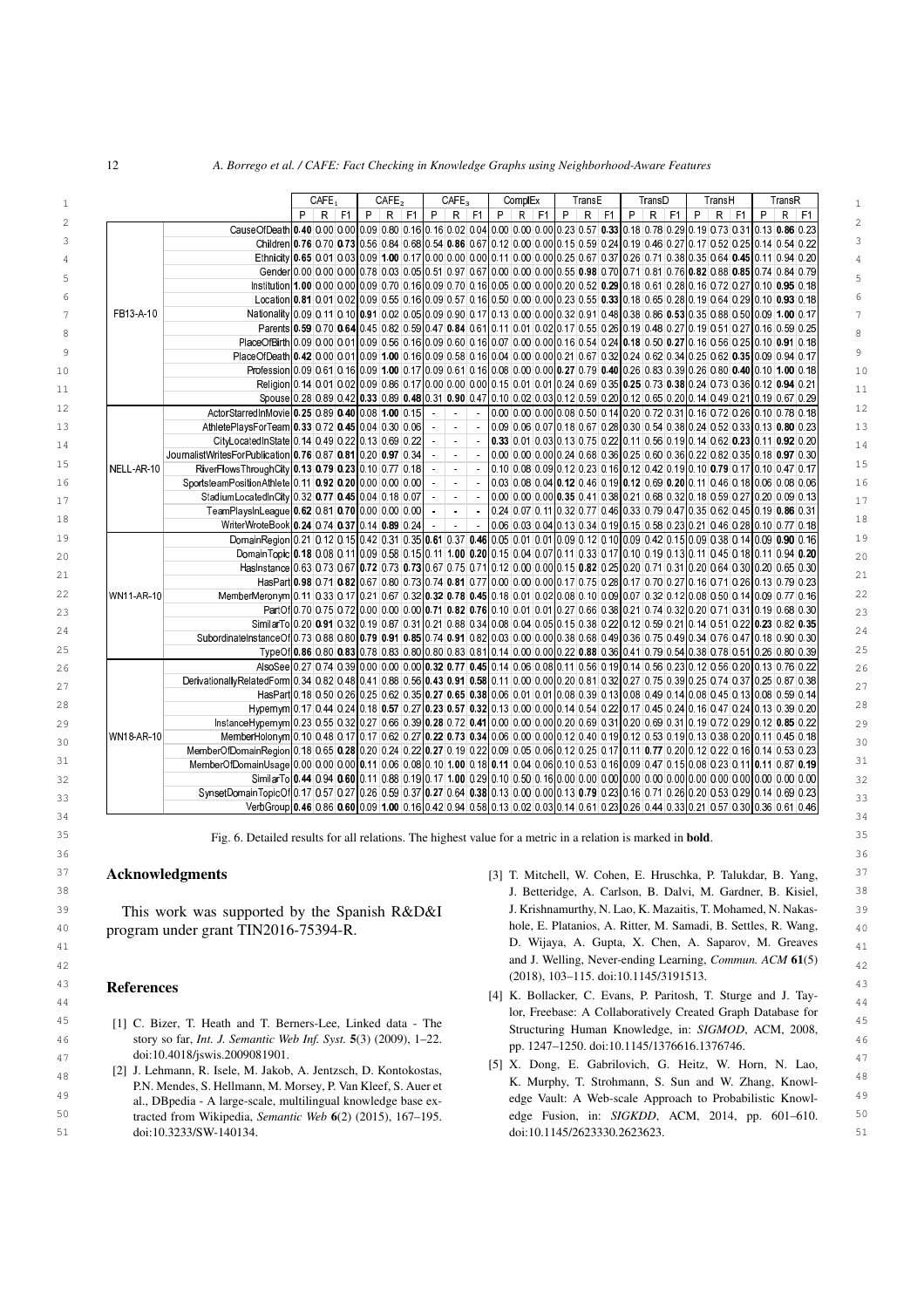- 2 2 Subgraph Embeddings, in: *EMNLP*, ACL, 2014, pp. 615–620. [6] A. Bordes, S. Chopra and J. Weston, Question Answering with http://aclweb.[org/anthology/D/D14/D14-1067](http://aclweb.org/anthology/D/D14/D14-1067.pdf).pdf.
- <span id="page-12-1"></span>[7] M. Glass and A. Gliozzo, A Dataset for Web-Scale Knowl-  $0.082-4$ . edge Base Population, in: *ESWC*, Springer, 2018, pp. 256–271. doi:10.1007/978-3-319-93417-4\_17.
	- English, *Commun. ACM* 38(11) (1995), 39–41. doi:10.1145/219717.219748.
- <span id="page-12-3"></span> $\frac{11}{10}$  doi:10.1016/j.knosys.2018.10.017. [25] Z. Wang, J. Zhang, J. Feng and Z. Chen, Knowledge Graph belling, *Knowledge-Based Systems* 163 (2019), 931–943. doi:10.1016/j.knosys.2018.10.017.
- <span id="page-12-4"></span> $14$  Vol. 9981, 2016, pp. 428–445. doi:10.1007/978-3-319-46523- index.php/AAAI/AAAI14/paper/view/8531. [10] S. Neumaier, J. Umbrich, J.X. Parreira and A. Polleres, Multilevel Semantic Labelling of Numerical Values, in: *ISWC*, 4\_26.
- <span id="page-12-5"></span>16 16 CEUR-WS.org, 2015, pp. 34–47. [http://ceur-ws](http://ceur-ws.org/Vol-1467/LD4IE2015_Kolthoff.pdf).org/Vol-1467/ 17 17 1967. doi:10.1145/2623330.2630803. [11] A. Bordes and E. Gabrilovich, Constructing and Mining Webscale Knowledge Graphs, in: *SIGKDD*, ACM, 2014, pp. 1967–
- $_{19}$  rule mining in ontological knowledge bases with AMIE+,  $_{19}$  pletion, in: AAAI, 2018, pp. 1957–1964. https://www.aaai.org/ $_{19}$ 20 20 *VLDB J.* 24(6) (2015), 707–730. doi:10.1007/s00778-015- 0394-1.
- <span id="page-12-7"></span>22 22 proaches and evaluation methods, *Semantic Web* 8(3) (2017), 23 23 489–508. doi:10.3233/SW-160218. [13] H. Paulheim, Knowledge graph refinement: A survey of ap-
- <span id="page-12-22"></span><span id="page-12-8"></span>24 [14] A. Neelakantan and M.-W. Chang, Inferring Missing Entity [29] M. Nickel, V. Tresp and H.-P. Kriegel, Factorizing YAGO: scal-<br>24  $_{25}$  Type Instances for Knowledge Base Completion: New Dataset able machine learning for linked data, in: WWW, ACM, 2012, and Methods, in: *HLT-NAACL*, The Association for Compu-<br>26<br>26 tational Linguistics, 2015, pp. 515–525. [https://aclweb](https://aclweb.org/anthology/N/N15/N15-1054.pdf).org/ [anthology/N/N15/N15-1054](https://aclweb.org/anthology/N/N15/N15-1054.pdf).pdf.
- <span id="page-12-9"></span>29 with neural tensor networks for knowledge base completion, cial Intelligence, AAAI Press, 2019, pp. 5240–5246. in: *NIPS*, 2013, pp. 926–934.
- <span id="page-12-18"></span> $_{31}$  [16] L.A. Galárraga, C. Teflioudi, K. Hose and F. Suchanek, AMIE: OpenKE: An Open Toolkit for Knowledge Embedding, in:  $_{31}$ Association rule mining under incomplete evidence in onto-<br>32 [16] L.A. Galárraga, C. Teflioudi, K. Hose and F. Suchanek, AMIE: logical knowledge bases, in: *WWW*, ACM, 2013, pp. 413–422. doi:10.1145/2488388.2488425.
- <span id="page-12-25"></span>35 nation of path-constrained random walks, Machine learning [33] W. Xiong, T. Hoang and W.Y. Wang, Deeppath: A reinforce- 35 nation of path-constrained random walks, *Machine learning* 81(1) (2010), 53–67. doi:10.1007/s10994-010-5205-8.
- <span id="page-12-10"></span> $\frac{37}{37}$  [18] Y. Lin, Z. Liu, M. Sun, Y. Liu and X. Zhu, Learning entity EMNLP, 2017. <sup>38</sup> in: *AAAI*, Vol. 15, AAAI Press, 2015, pp. 2181–2187. [https://](https://www.aaai.org/ocs/index.php/AAAI/AAAI15/paper/view/9571) based attribute-aware representation learning for relation pre-<sup>39</sup> www.aaai.org/ocs/index.php/AAAI/AAAI15/paper/view/ diction, in: *Proceedings of the 2019 SIAM International Con*and relation embeddings for knowledge graph completion., www.aaai.org/ocs/index.[php/AAAI/AAAI15/paper/view/](https://www.aaai.org/ocs/index.php/AAAI/AAAI15/paper/view/9571) [9571.](https://www.aaai.org/ocs/index.php/AAAI/AAAI15/paper/view/9571)
- <span id="page-12-29"></span><span id="page-12-11"></span> $_{41}$  [19] L. Drumond, S. Rendle and L. Schmidt-Thieme, Pre- [35] V.T. Ho, D. Stepanova, M.H. Gad-Elrab, E. Kharlamov and  $_{41}$ dicting RDF triples in incomplete knowledge bases with G. Weikum, Learning rules from incomplete kgs using embedtensor factorization, in: *SAC*, ACM, 2012, pp. 326–331. dings, in: *The 17th International Semantic Web Conference*, doi:10.1145/2245276.2245341.
- <sup>44</sup> [20] G. Ji, S. He, L. Xu, K. Liu and J. Zhao, Knowledge graph em- [36] D. Ayala, A. Borrego, I. Hernández, C.R. Rivero and D. Ruiz, 45 45 bedding via dynamic mapping matrix, in: *ACL (1)*, The Asso-46 46 ciation for Computer Linguistics, 2015, pp. 687–696. [https://](https://aclweb.org/anthology/P/P15/P15-1067.pdf)
- <span id="page-12-31"></span><span id="page-12-13"></span> $_{48}$  [21] A. Borrego, D. Ayala, I. Hernández, C.R. Rivero and [37] A. Bordes, X. Glorot, J. Weston and Y. Bengio, A seman-<sup>49</sup> <sup>49</sup> for their Correctness Checking by Knowledge Graph data - Application to word-sense disambiguation, *Machine* 50 **Completion Techniques, in:** *K-CAP*, 2019, pp. 115-122. *Learning* 94(2) (2014), 233-259. doi:10.1007/s10994-013-51 51 doi:10.1145/3360901.3364418. [21] A. Borrego, D. Ayala, I. Hernández, C.R. Rivero and D. Ruiz, Generating Rules to Filter Candidate Triples
- <span id="page-12-14"></span><span id="page-12-0"></span>1 1 [22] P. Lin, Q. Song and Y. Wu, Fact Checking in Knowledge 3 3 *and Engineering* 3 (2018), 341–358. doi:10.1007/s41019-018- Graphs with Ontological Subgraph Patterns, *Data Science* 0082-4.
- <span id="page-12-16"></span><span id="page-12-15"></span><span id="page-12-2"></span>5 5 A survey of current link discovery frameworks, *Semantic Web* 6 6 [8] G.A. Miller, WordNet: A Lexical Database for [23] M. Nentwig, M. Hartung, A.-C. Ngonga Ngomo and E. Rahm, 8(3) (2017), 419–436. doi:10.3233/SW-150210.
- 7 English, Commun. ACM 38(11) (1995), 39–41. [24] M. Gardner and T. Mitchell, Efficient and expressive knowl- $8<sub>8</sub>$  doi:10.1145/219717.219748. 9 [9] D. Ayala, I. Hernández, D. Ruiz and M. Toro, TAPON: in: EMNLP, The Association for Computational Linguis-10 10 A two-phase machine learning approach for semantic lain: *EMNLP*, The Association for Computational Linguistics, 2015, pp. 1488–1498. https://aclweb.[org/anthology/D/](https://aclweb.org/anthology/D/D15/D15-1173.pdf) [D15/D15-1173](https://aclweb.org/anthology/D/D15/D15-1173.pdf).pdf.
- <span id="page-12-17"></span>12 12 Embedding by Translating on Hyperplanes, in: *AAAI*, Vol. 14, 13 13 AAAI Press, 2014, pp. 1112–1119. [https://www](https://www.aaai.org/ocs/index.php/AAAI/AAAI14/paper/view/8531).aaai.org/ocs/ index.[php/AAAI/AAAI14/paper/view/8531.](https://www.aaai.org/ocs/index.php/AAAI/AAAI14/paper/view/8531)
- <span id="page-12-19"></span>15 15 [26] K. Kolthoff and A. Dutta, Semantic relation composition in large scale knowledge bases, in: *LD4IE@ISWC*, Vol. 1467, [LD4IE2015\\_Kolthoff](http://ceur-ws.org/Vol-1467/LD4IE2015_Kolthoff.pdf).pdf.
- <span id="page-12-20"></span><span id="page-12-6"></span>18 [12] L. Galárraga, C. Teflioudi, K. Hose and F.M. Suchanek, Fast [27] B. Shi and T. Weninger, Open-World Knowledge Graph Com-<br>18 [27] B. Shi and T. Weninger, Open-World Knowledge Graph Completion, in: *AAAI*, 2018, pp. 1957–1964. [https://www](https://www.aaai.org/ocs/index.php/AAAI/AAAI18/paper/view/16055).aaai.org/ ocs/index.[php/AAAI/AAAI18/paper/view/16055.](https://www.aaai.org/ocs/index.php/AAAI/AAAI18/paper/view/16055)
- <span id="page-12-21"></span>21 21 [28] B. Shi and T. Weninger, ProjE: Embedding Projection for Knowledge Graph Completion, in: *AAAI*, 2017, pp. 1236–1242. http://aaai.org/ocs/index.[php/AAAI/AAAI17/](http://aaai.org/ocs/index.php/AAAI/AAAI17/paper/view/14279) [paper/view/14279.](http://aaai.org/ocs/index.php/AAAI/AAAI17/paper/view/14279)
	- [29] M. Nickel, V. Tresp and H.-P. Kriegel, Factorizing YAGO: scalable machine learning for linked data, in: *WWW*, ACM, 2012, pp. 271–280. doi:10.1145/2187836.2187874.
- <span id="page-12-23"></span><sup>27</sup> 27 anthology/N/N15/N15-1054.pdf.<br><sup>27</sup> anthology/N/N15/N15-1054.pdf. <sup>27</sup> ding with multi-level structures for link prediction, in: *Pro-*28 [15] R. Socher, D. Chen, C.D. Manning and A. Ng, Reasoning ceedings of the 28th International Joint Conference on Artifi-[30] Z. Wang, Z. Ren, C. He, P. Zhang and Y. Hu, Robust embed*ceedings of the 28th International Joint Conference on Artificial Intelligence*, AAAI Press, 2019, pp. 5240–5246.
- <span id="page-12-24"></span> $_{30}$  in: *NIPS*, 2013, pp. 926–934.  $_{30}$  [31] X. Han, S. Cao, X. Lv, Y. Lin, Z. Liu, M. Sun and J. Li,  $_{30}$ *EMNLP*, 2018, pp. 139–144.
- <span id="page-12-26"></span>33 33 Knowledge Base Completion, in: *IJCAI*, AAAI Press, 2017, 34 34 [17] N. Lao and W.W. Cohen, Relational retrieval using a combi-[32] S. Mazumder and B. Liu, Context-aware Path Ranking for pp. 1195–1201. doi:10.24963/ijcai.2017/166.
- <span id="page-12-27"></span> $36$  31(1) (2010), 53–67. doi:10.1007/s10994-010-5205-8. The ment learning method for knowledge graph reasoning, in: *EMNLP*, 2017.
- <span id="page-12-28"></span>40 40 *ference on Data Mining*, SIAM, 2019, pp. 639–647. [34] Y. Shen, D. Wen, Y. Li, N. Du, H.-t. Zheng and M. Yang, Pathbased attribute-aware representation learning for relation pre-
	- [35] V.T. Ho, D. Stepanova, M.H. Gad-Elrab, E. Kharlamov and G. Weikum, Learning rules from incomplete kgs using embeddings, in: *The 17th International Semantic Web Conference*, ceur. ws. org, 2018.
- <span id="page-12-30"></span><span id="page-12-12"></span> $_{47}$  aclweb.[org/anthology/P/P15/P15-1067](https://aclweb.org/anthology/P/P15/P15-1067.pdf).pdf. doi:10.1007/978-3-030-21348-0\_26. [36] D. Ayala, A. Borrego, I. Hernández, C.R. Rivero and D. Ruiz, AYNEC: All You Need for Evaluating Completion Techniques in Knowledge Graphs, in: *ESWC*, 2019, pp. 397–411. doi:10.1007/978-3-030-21348-0\_26.
	- tic matching energy function for learning with multi-relational data - Application to word-sense disambiguation, *Machine Learning* 94(2) (2014), 233–259. doi:10.1007/s10994-013- 5363-6.